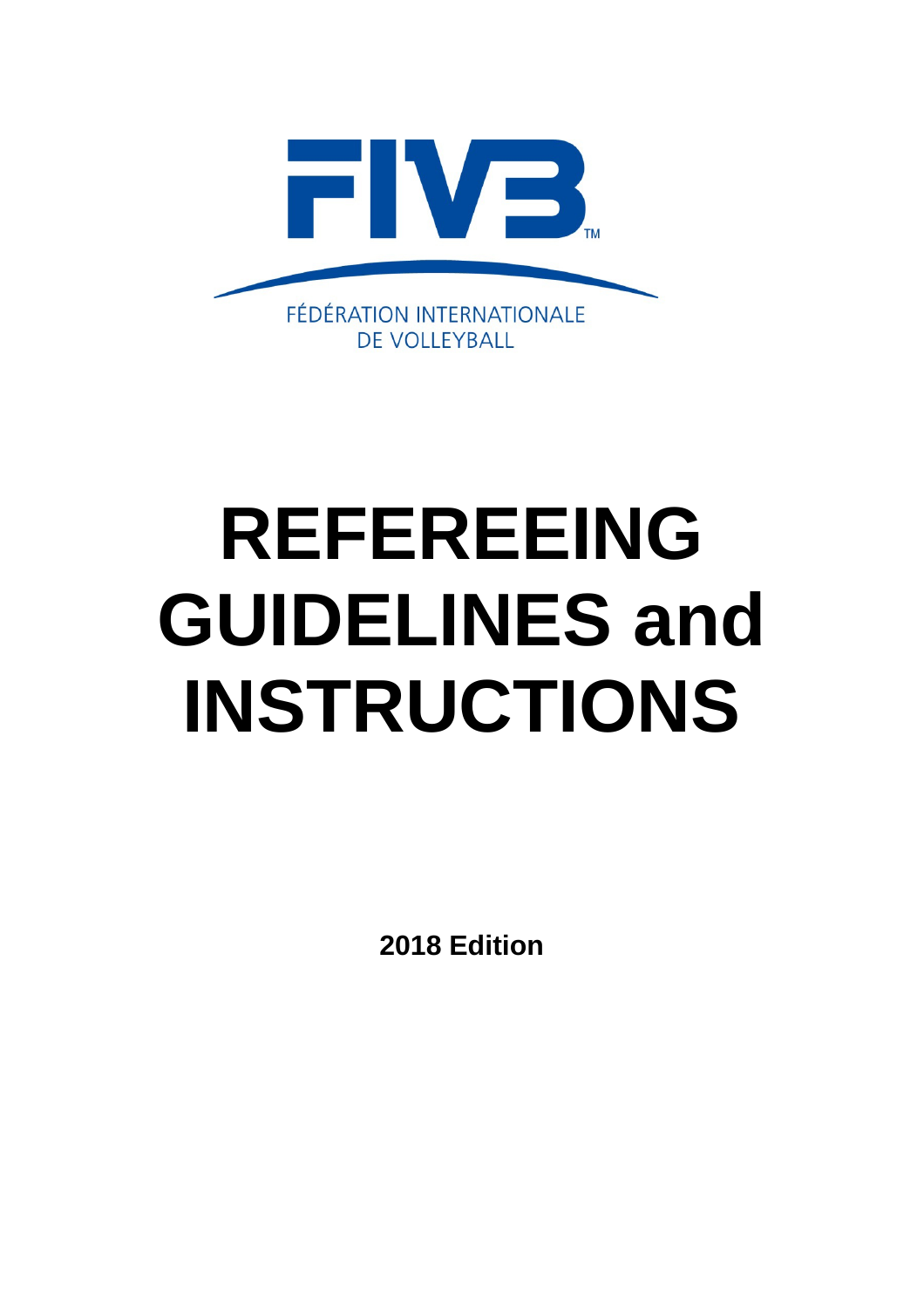| <b>REFEREEING GUIDELINES AND INSTRUCTIONS - 2018</b>   |
|--------------------------------------------------------|
| following the FIVB Official Volleyball Rules 2017-2020 |

## **INTRODUCTION**

These Guidelines and Instructions are valid for all international competitions. Because of the importance of these events, all the referees must be prepared to fulfil their duties in the best physical and psychological condition. It is very important that all the International Referees understand the significance and importance of their performance for modernvolleyball.

The FIVB Rules of the Game and Refereeing Commission (RGRC) appeals to all referees officiating in Volleyball events to study thoroughly the FIVB Official Volleyball Rules (2017-2020) as well as these Refereeing Guidelines and Instructions, to make our game livelier and to avoid interruptions. The FIVB and the RGRC are confident that all of the International Referees master and know to apply the Official Rules of the Game, therefore it is not necessary to go into details of the rules. The main goal of this document is to unify, as much as possible, the criteria of refereeing and give interpretation to some rules and their application in practice. The clear repetitions from the Rules have been eliminated.

Although this document is prepared and addressed to the International Referees, all the referees in the different National Federations are invited to read and study its content. Moreover, the National and local referees are encouraged to discuss this document with the International Referees in their countries. If it is necessary to have a more deep clarification on the rules application or interpretation, any International referee can send to the FIVB [\(sportsevents.referee@fivb.org\)](mailto:sportsevents.referee@fivb.org) a correspondence request with complete problem description and proposal for solution. All these cases will be analyzed and an official solution, if necessary, will be put down in official refereeing documents."

\* \* \*

It is quite untrue that refereeing consists of no more than conducting a match by using the Rules of the Game as the basis for all the decisions, because refereeing cannot be the mechanical or automatic application of the Rules. Great competence is required. Such competence is acquired through individual, personal experience, by participation in volleyball events over the years, with the referee realizing that he/she is not an outsider but an integral part of the game. Therefore, he/she cannot carry out his/her tasks by just looking for faults in teams' and players' techniques or behavior and applying the corresponding sanction. This would be a very incorrect way of refereeing. On the contrary, he/she must be an expert and a friend, working for the game and with the players. Only if it is absolutely necessary, will he/she make a negativedecision.

He/she should never put him/herself forward in the match, but must remain in the background of the match, intervening only when necessary. Such behavior is particularly necessary in today's volleyball. Modern volleyball and the goals of the FIVB require spectacular volleyball, producing an excellent show for the spectators and, through the mass media, for millions of fans. Modern Volleyball is a fast and exciting non – contact sport, demanding high levels of physical fitness, coordination and, especially, team work. Today's high level volleyball is not played just for the satisfaction of players in a small hall, with no spectators, but transmitted all over the world. The spectators will not hear the referee's whistle each time it is blown but they will see an excellent athletic show with individual and team contests in each rally for thevictory.

The good referee helps in this context, by remaining in the background. The bad referee hampers this show by wanting to play a leading role in the match and this is against FIVB requirements. He/she must reward the players and teams for spectacular and exciting actions in the spirit of the Rules. Moreover, it is essential that the international referee maintains an excellent relationship with the players, coaches, etc. and that his/her behavior be exemplary.

During the match he/she must be able to distinguish between normal human expressions of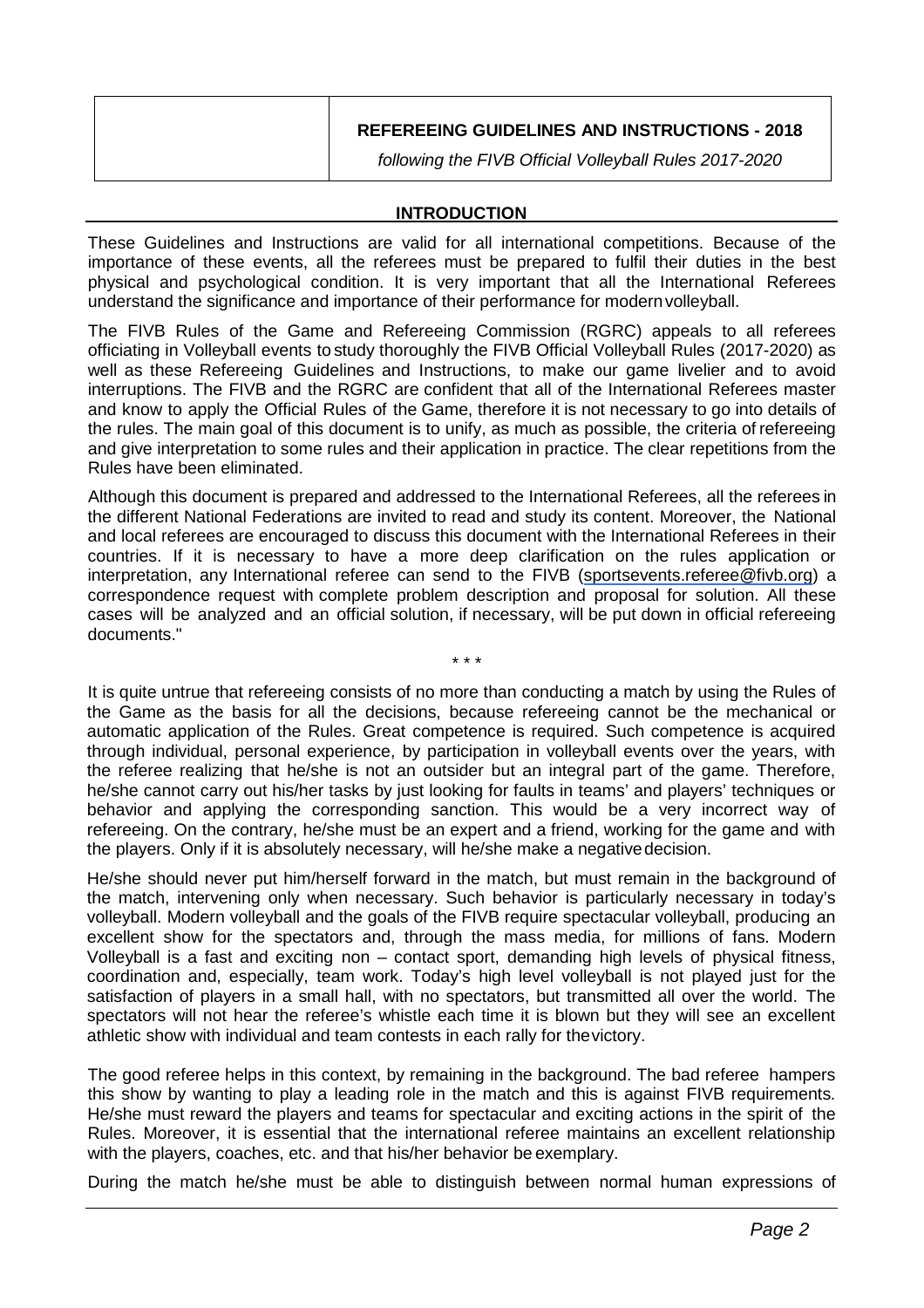feelings made under the stress of the match and real conscious unsportsmanlike behavior. He/she should never punish such spontaneous expressions of feelings so that the matches are played in a good atmosphere; the teams' reasonable and proper expressions of feeling should be allowed, such as standing up to cheer for excellent play actions or for encouragement, etc. However, conscious negative expressions or incorrect gestures to the opponent or protest against the referees' decision are strictly forbidden and will be sanctioned.

# **RULES ANALYSIS**

#### **Rule 1 – Playing area**

- 1. Two days before a competition, the Refereeing Subcommittee, as part of the Control Committee, together with the referees must check the dimensions as well as the quality of the boundary lines. When there is in use the Hawk-Eye system, the exact dimensions of the court become even more important. If there is no Control Committee, the referees should check and measure whether the actual dimensions are in due conformity with the prescribed ones at least one day before the competition. Should they notice an irregularity, they must immediately point it out to the organizers and ensure its rectification. The examination must verify in particular:
	- 1. Whether the lines are exactly 5 cm wide (no more and no less)
	- 2. The length of the lines and diagonals (12.73 m/41' 9' each) on both courts
	- 3. That the color of the lines is distinct from the colors of the court and the free zone
- 2. Check that the free zone for FIVB, World and Official events measures exactly 6.5 m at the back of the court as well as exactly 5 m at the sides, up to the advertising barriers (Rule 1.1).

## **Rule 2 – The net and posts**

1. Due to the elasticity of the net, the 1st referee should check whether it is correctly tightened. By throwing a ball into the net, he/she can see whether it rebounds correctly. The ball must bounce off the correctly taut net.

If the net bulges, it cannot be used.

The vertical plane of the net must be perpendicular to the playing surface and along the axis of the center line.

The antennae must be placed on the opposite sides of the net on the position 4 of each side, above outer edge of the side lines (diagram 3) to make each court as identical as possible.

- 2. A match shall not be played if the mesh of the net is torn (see also Rule 10.3.2).
- 3. The 2nd referee must measure the height of the net before the toss by means of a measuring rod (if possible metallic) designed for this purpose. On the rod should be marked the heights of 243/245 cm and 224/226 cm for men and women, respectively. The 1st referee remains near the 2nd referee during this verification to supervise the measurement.
- 4. During the game (and especially at the beginning of each set), the corresponding line judges must check whether the side bands are exactly perpendicular to the playing surface and over the side lines and whether the antennae are just at the outer edge of each side band. If this is not the case, they should be readjusted immediately.
- 5. Before the match (before the official warm-up) and during the game, the referees must check that the posts and the referee's stand present no danger to the players (e.g. protruding parts of the posts around the winches, microphones, cables fixing the posts, etc.).
- 6. Additional equipment: benches for the teams, scorers' table, two electric buzzers with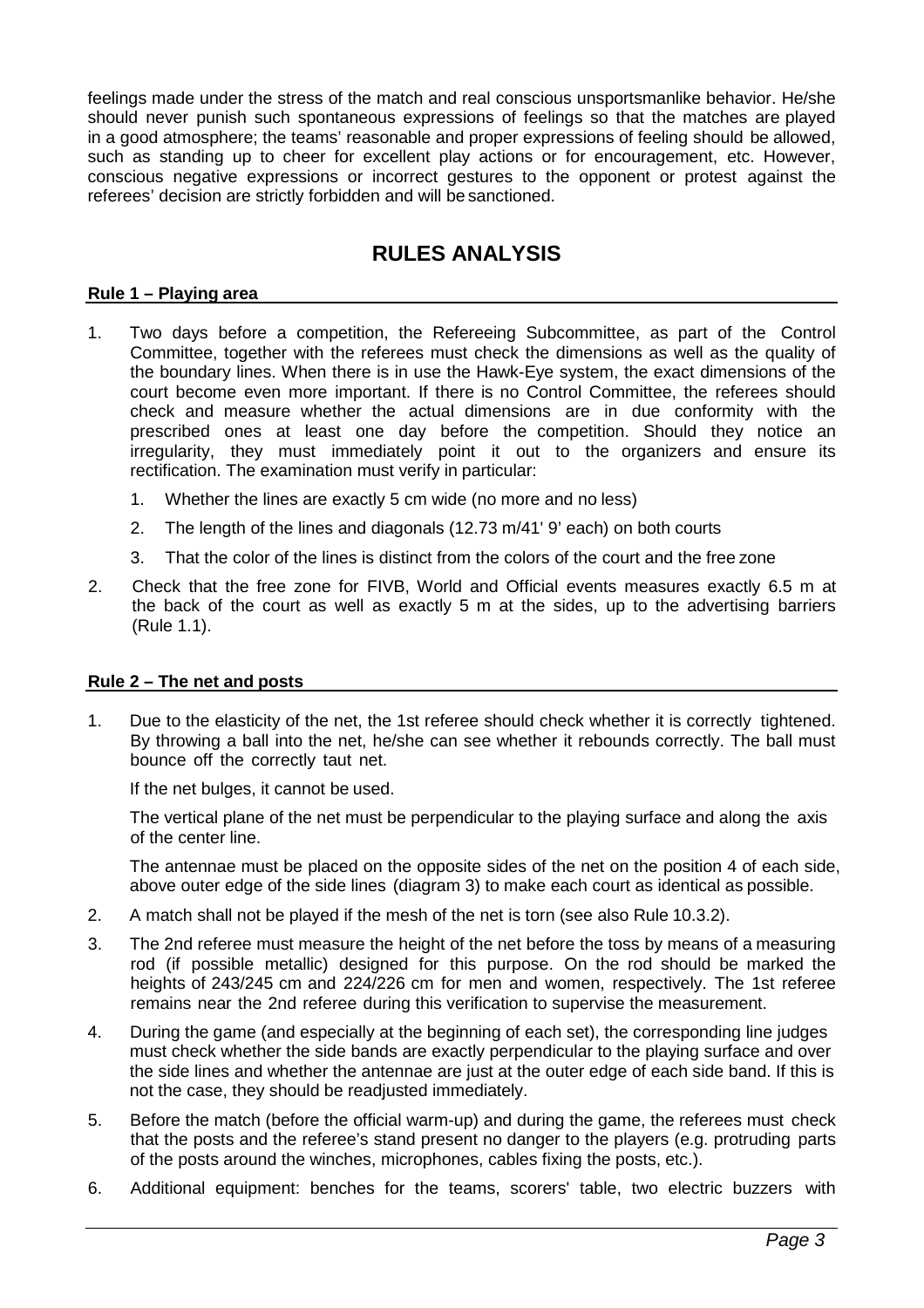red/yellow lamps (one electric buzzer near each team coach) to signal requests for regular game interruptions (when tablets are not in use), a stand for the 1st referee, a rod to measure the height of the net, a pressure gauge, a pump, a thermometer, a hygrometer, a stand for 6 match balls, numbered paddles for substitutions – for FIVB, World and Officials Competitions for Seniors see Specific Competition Handbook for the accepted numbers – at least 8 absorbent towels (40x40cm or 40x80cm) for the quick moppers, two penalty chairs in each penalty area (if the layout allows) and two Libero jackets/bibs. In FIVB, World, and Official competition, also a buzzer should be installed on the scorers' table, or through the e-score system, to signal rotation faults, Libero faults, Technical Time Outs and requests for substitution.

- 7. The organizer must also provide two reserve antennae and a spare net under the scorers' table.
- 8. An electronic scoreboard is compulsory for FIVB, World and Official competitions, as well as a manual scoreboard on the scorers' table.

## **Rule 3 – Ball**

- 1. A (metallic) ball stand is needed for storing the 6 match balls near the scorers' table (5 balls in play+ 1 reserve ball).
- 2. The 2nd referee takes possession of the 5 balls to be used in the match before the start of play and checks that all of them have identical characteristics (color, circumference, weight and pressure). The 2nd referee is then responsible for them throughout the match.
- 3. Only FIVB homologated balls may be used (mark and type as decided for each competition and determined in the Specific Competition Regulations in the Handbook). The referees must check this and if the FIVB stamp is not printed on the balls, he/she may not start the match.
- 4. Five-Ball System during the match:

Six ball retrievers will be used and placed in the free zone as per diagram 10 in the Rules.

Before the start of the match, the ball retrievers on positions 1, 2, 4 and 5 will each receive a ball from the 2nd referee who will give the fifth ball to the server for the 1st and the deciding set.

During the match, when the ball is out of play:

- 4.1 If the ball is outside the court, it will be recovered by the closest retriever and immediately rolled towards the retriever who has just passed his/her ball to the player who was to serve.
- 4.2 The ball is transferred between the ball retrievers by being rolled on the ground (not thrown), whilst the ball is out of play, preferably not in the side where the scorer's table is situated.
- 4.3 If the ball is on the court, the player closest to the ball must immediately roll it out of the court, over the nearest boundary line.
- 4.4 At the moment the ball is out of play, the ball retriever number 1 or 2, or 4 or 5 must give the ball to the server as soon as possible, so that the service can take place without any delay.

## **Rule 4 – Teams**

1. A team composition may consist of up to 17 persons comprising of up to 12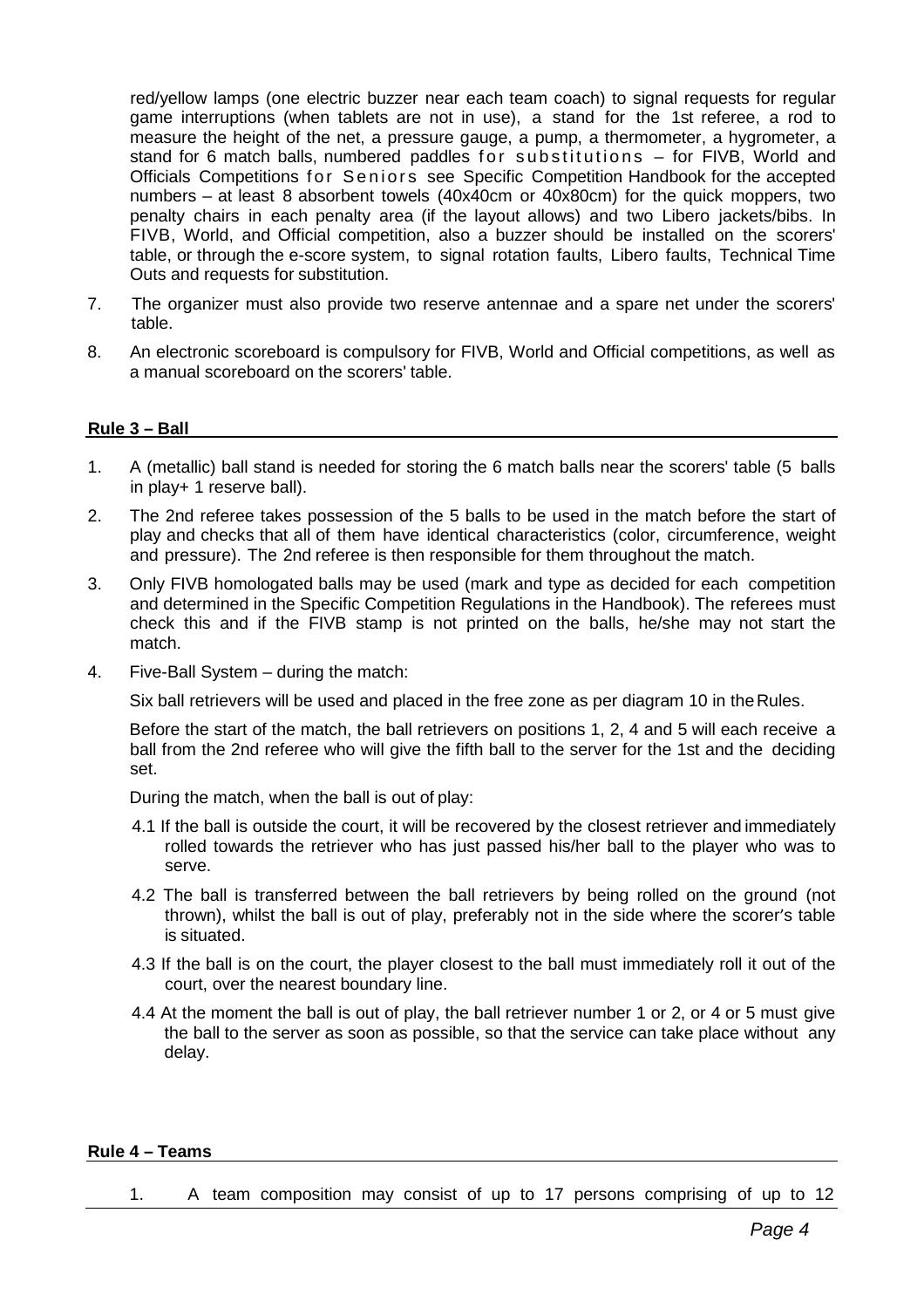players, among them up to 2 Libero players and up to 5 officials. The 5 officials are: the coach, a maximum of two assistant coaches, a medical doctor and one team therapist.

For FIVB, World and Official competitions for Seniors: Up to 14 players may be recorded on the score sheet and play in a match. The maximum five staff members on the bench (including the coach) are chosen by the coach him/herself but must be listed on the score sheet, and be registered on the O-2(bis).

The Team Manager or Team Journalist may not sit on or behind the bench in the Control Area. Any Medical doctor or team therapist used in FIVB, World and Official Competitions must be part of the official Delegation and accredited beforehand by the FIVB.

However, for FIVB, World and Official Competitions for Seniors, if they are not included as members on the team bench, they may only intervene if invited by the referees to deal with an emergency to the players. The team therapist (even if not on the bench) may assist with the warm up until the start of the official net warm up session. The Official Regulations for each event will be found in the Specific Competition Handbook. The referees must check before the match (during the official protocol) the number of persons authorised to sit on the bench, or to stay in each warm-uparea.

The team members participating in the official common warm-up session should be primarily on their own side of the playing area. It is permitted to stay in the opponent's side of playing area, but close to the net in order not to disturb the opponent players.

- 2. For FIVB, World and Official Competitions, Specific Competition Regulations will determine how the twelve/fourteen players allowed per team must be determined for each match. Players must wear the same number on their jersey in each match. Note: For special FIVB and other international events, it is possible that up to 14 players may be permitted to play in the match. In cases where more than 12 will play, two Liberos are mandatory in the team list of the score sheet. See Specific Handbook for each event to determine which system will operate.
- 3. Normally, at official international matches or tournaments, the 1st referee does not need to ask for documents to identify the players listed on the score sheet (the identity of the players will have been checked previously by the Control Committee of the match or tournament). If, however, there is a special regulation restricting participation and there is no Control Committee, the 1st referee, in accordance with this special regulation, must check the identity of the players. Players excluded by the special regulation may not play. Should there be any difference of opinion, the 1st referee should write his/her decision on the score sheet or in the accompanying written report. During official international matches, he/she may ask for the decision of the Appeal Sub-Committee.
- 4. The coach and the team captain (who each check and sign the score sheet or team list for the electronic score sheet) are responsible for the identity of the players listed on the score sheet.
- 5. The 1st referee must check the uniforms. He (she) must report to the Game Jury President about all irregularities in players' and team officials' uniforms and follow the Game Jury President's instructions. The uniforms must also look the same. Where possible, the shirts must be inside the shorts and if they aren't, it is necessary, at an appropriate moment, to ask the players in a polite way, to put them inside - especially at the beginning of the match and each set. Form-fitting shirts which cannot fit inside the shorts, are always acceptable.

The team captain's stripe (8x2cm) shall be fixed under the number on his/her chest in a way allowing it to be clearly seen during the whole game. The referees shall check it before the start of the game.

- 6. If the two teams appear with uniforms of the same color, the team listed 1st on the official program (following the Berger table) and so listed on the score sheet (before the toss), shall change the uniforms.
- 7. The team coaching staff (as approved in the Preliminary Inquiry) must conform to one of the following dress code options along a match: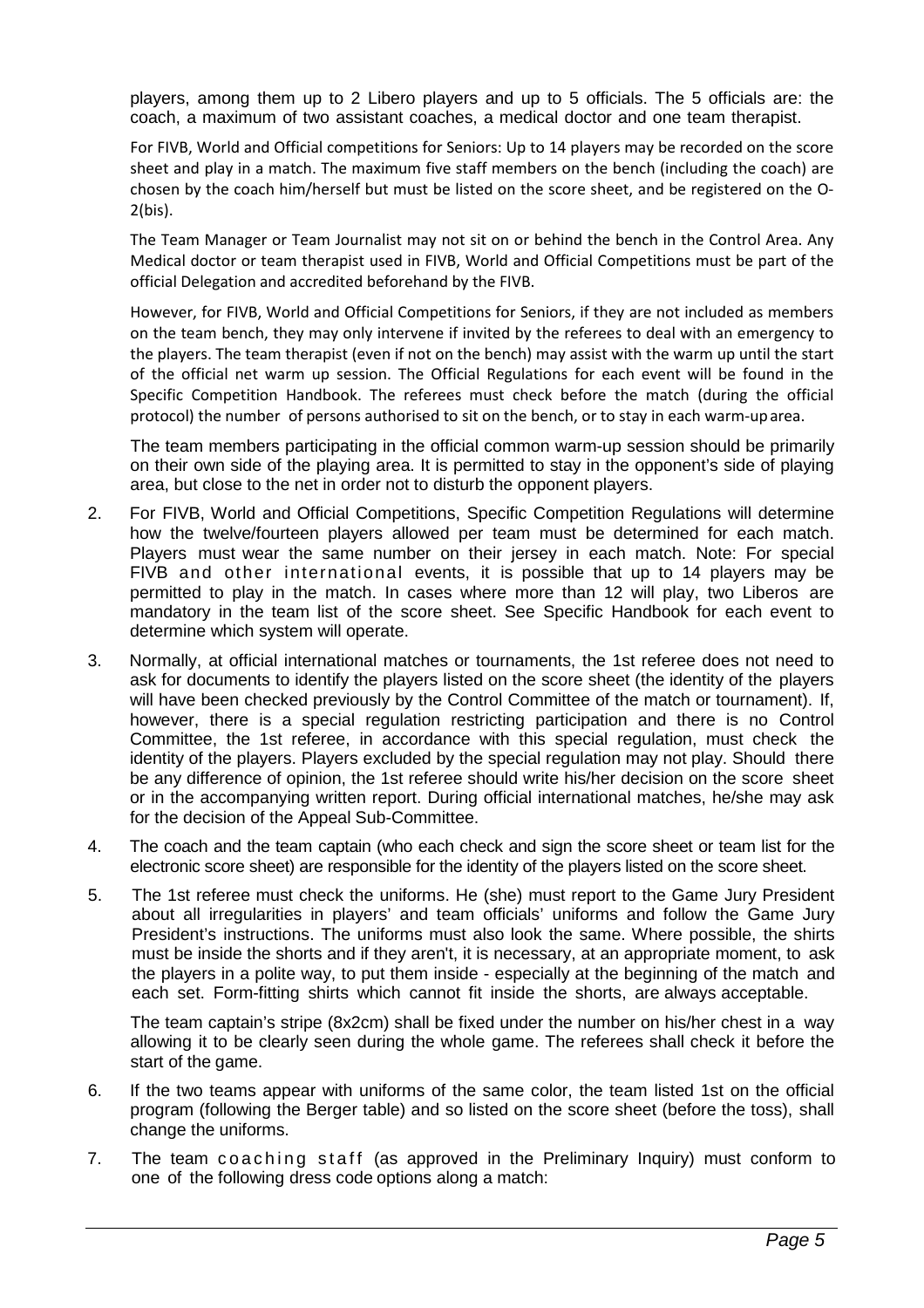- 7.1 All to wear the team training suit and polo shirt of the same color and style or,
- 7.2 All to wear dress jacket, collared dress shirt, tie (for men) and formal slacks of the same color and style except the team therapist who may wear the team training suit and polo shirt.

This means that if the coach takes off his/her dress jacket or training suit jacket, all the other officials must take off their dress jackets or training suit jackets at the same time in order to be consistently dressed.

8. Before the match in due time the referees must apply a careful cross-checking in order to control, if the actual players' numbers are according to the team roster recorded in the score sheet. In this way any discrepancies may be discovered that may disturb later the normal flow of the game.

#### **Rule 5 – Team leaders**

- 1. The 1st referee must identify the game captain and the coach and only they will be allowed to intervene during the game. The referees must know throughout the game who the game captains are.
- 2. During the match, the 2nd referee must check that the reserve players are seated on the bench or are in the warm-up area. Players in the warm-up area during sets cannot use balls, but may use personal warm up devices (e.g. stretch bands).
- 3. Should the game captain ask for an explanation on the referee's application of the rules, the 1st referee must give it, if necessary not only with repetition of his/her hand signals, but in FIVB working language (English), speaking briefly, using official terminology of the Rules. The game captain has the right only to ask for an explanation on the application or interpretation of the rules made by the referees in the name of his/her team-mates.
- 4. The coach does not have the right to request anything from the members of the refereeing corps, except the regular game interruptions (time-outs and substitutions). But, if on the scoreboard, the number of used regular game interruptions and/or the score are not indicated, or are not correct, he/she may inquire with the scorer, when the ball is out of play.
- 5. The coach does not have the right to enter the court or to approach the sideline throughout the entire match, i.e. during the rallies and interruptions. The referees should remind him/her about this rule, if it is necessary (Rule 5.2.3.4).
- 6. The team managers and team journalists have the right to sit at the designated team seats.

#### **Rule 7 – Structure of play**

- 1. The line-up sheet must be checked by the 2nd referee and by the scorer, before the scorer writes the line-up data on the score sheet. He/she must check if the players' numbers listed on the line-up sheet correspond to the players' numbers listed on the score sheet. If not, the line-up sheet must be corrected and another one requested by the 2nd referee. The line-up sheet must be kept at the 2nd referee in his/her pocket in order to be able to verify the actual line-up of teams if it is necessary or required, unless the e-score sheet and 2nd referee pole tablet is in use.
- 2. At the end of each set, the 2nd referee immediately asks the coaches for the line-up sheet or electronic line up for the next set, to avoid prolonging the three minute interval between the sets.

If a coach systematically delays the resumption of the game by not providing the line-up (sheet) on time, the 1st referee must give this team a delay sanction.

3. If a positional fault is committed, after the hand signal for the positional fault, the involved referee must indicate the two players. If the game captain requests more information on the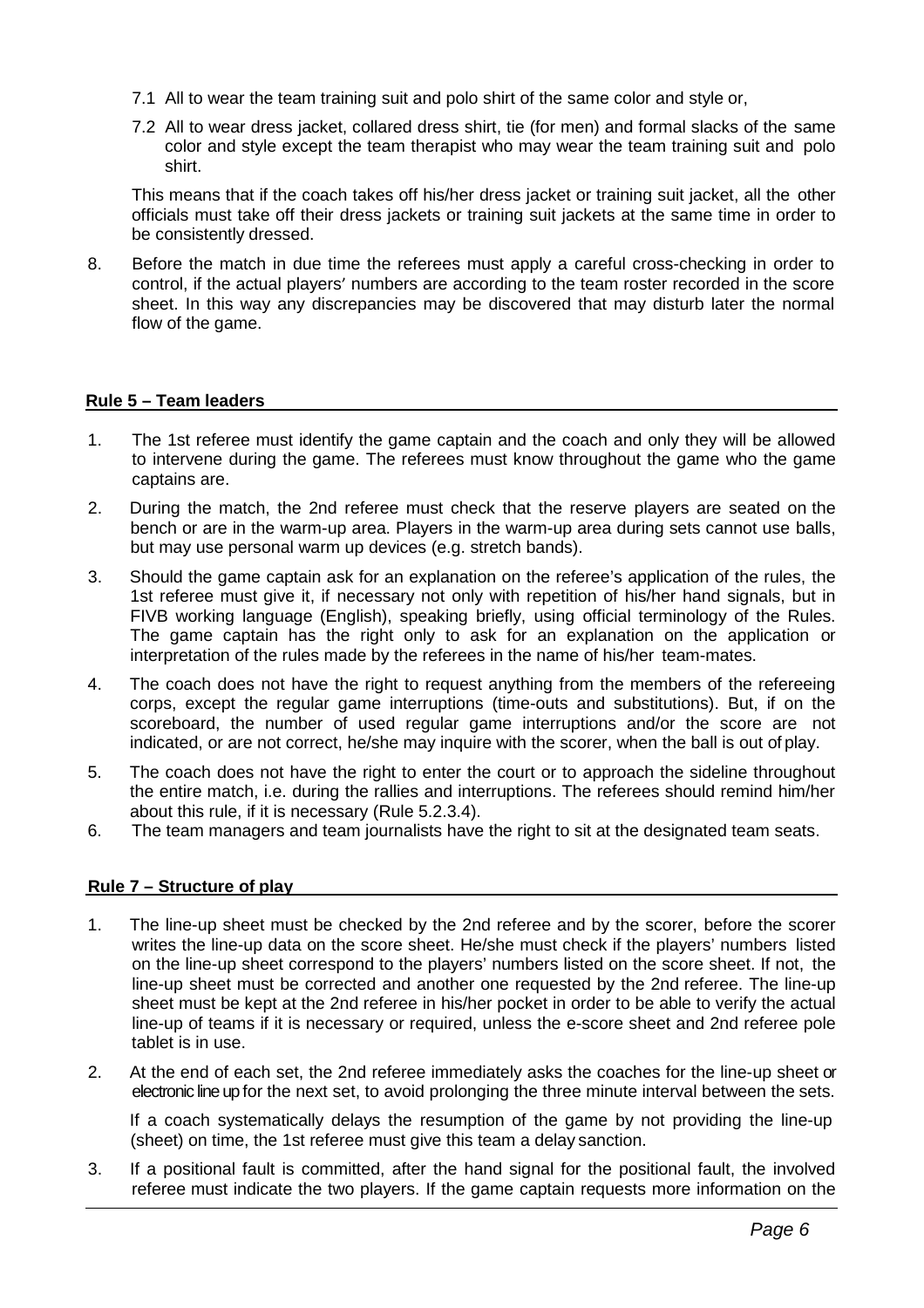fault, the 2nd referee should take out from his/her pocket the line-up sheet or check the post tablet and show the game captain via the sheet or via the pole tablet the players who committed the positional fault.

4. If the service was not executed by the player according to the team's line-up, i.e. rotational fault occurred and it was discovered only after the end of the rally started with rotational fault, only a single point should be awarded to the receiving team. (Rule 7.7.1.1)

## **Rule 8 – States of play**

- 1. It is essential to realize the importance of the word "completely" in the modified sentence of Rule 8.4.1. It means that any compression which allows the ball to make contact with the line AT ANY TIME during the process of contacting the floor makes the ball "IN", but if the ball does not at any time contact the line, it is "OUT".
- 2. The cables binding the net beyond the 9.50/10.00 m in length do not belong to the net. This also applies to the posts and the cables. Thus, if a ball touches an external part of the net, beyond its side bands (9 m), it has touched a "foreign object" and should be whistled and signaled by both referees as "ball out", and by the line judges by the wave and point signal.

## **Rule 9 – Playing the ball**

- 1. Interference with the play of the ball by the line judge, 2nd referee or coach in the free zone:
	- If the ball strikes the official or coach, it is "ball out" (Rule 8.4.2).
	- If the player takes assistance from the official or coach for the contact, it is the fault of the player (assisted hit, Rule 9.1.3) and will not result in a "replay".
- 2. It is emphasized that only the faults that are seen are to be called. The 1st referee must only look at the part of the body that makes contact with the ball. In his/her judgment he/she should neither be influenced by the position of the player's body before and/or after playing the ball nor by the noise of the contact. The FIVB Rules of the Game and Refereeing Commission insists that referees should permit overhand finger contact or any other contact that is legal, according to the rules.
- 3. To better understand the text of Rule 9.2.2:

A thrown ball involves two playing actions, first catching and then throwing the ball, while playing the ball means that the ball rebounds from the contact point.

4. The referee must pay attention to the steadiness of the touch, particularly when a feint attack ("tip") is used, changing the direction in the placing of the ball. During an attack hit, "tipping" is permitted if the ball is not caught or thrown. "Tipping" means an attack of the ball (completely above the net height) executed, gently, with one hand/ fingers.

The 1st referee must watch closely the "tips". If the ball after this tip does not instantly rebound, but is accompanied by the hand/ is thrown, it is a fault, and must bepenalized.

- 5. Attention should be drawn to the fact that a player's blocking action will not be legal if he/she does not simply intercept the ball coming from the opponent, but holds it (or lifts, pushes, carries, throws, accompanies it). In such cases the referee must punish this block as a 'catch' (this should not be exaggerated).
- 6. In four different cases the team has a first hit (which counts as the first of the three touches of a team):
	- 6.1 The service reception hit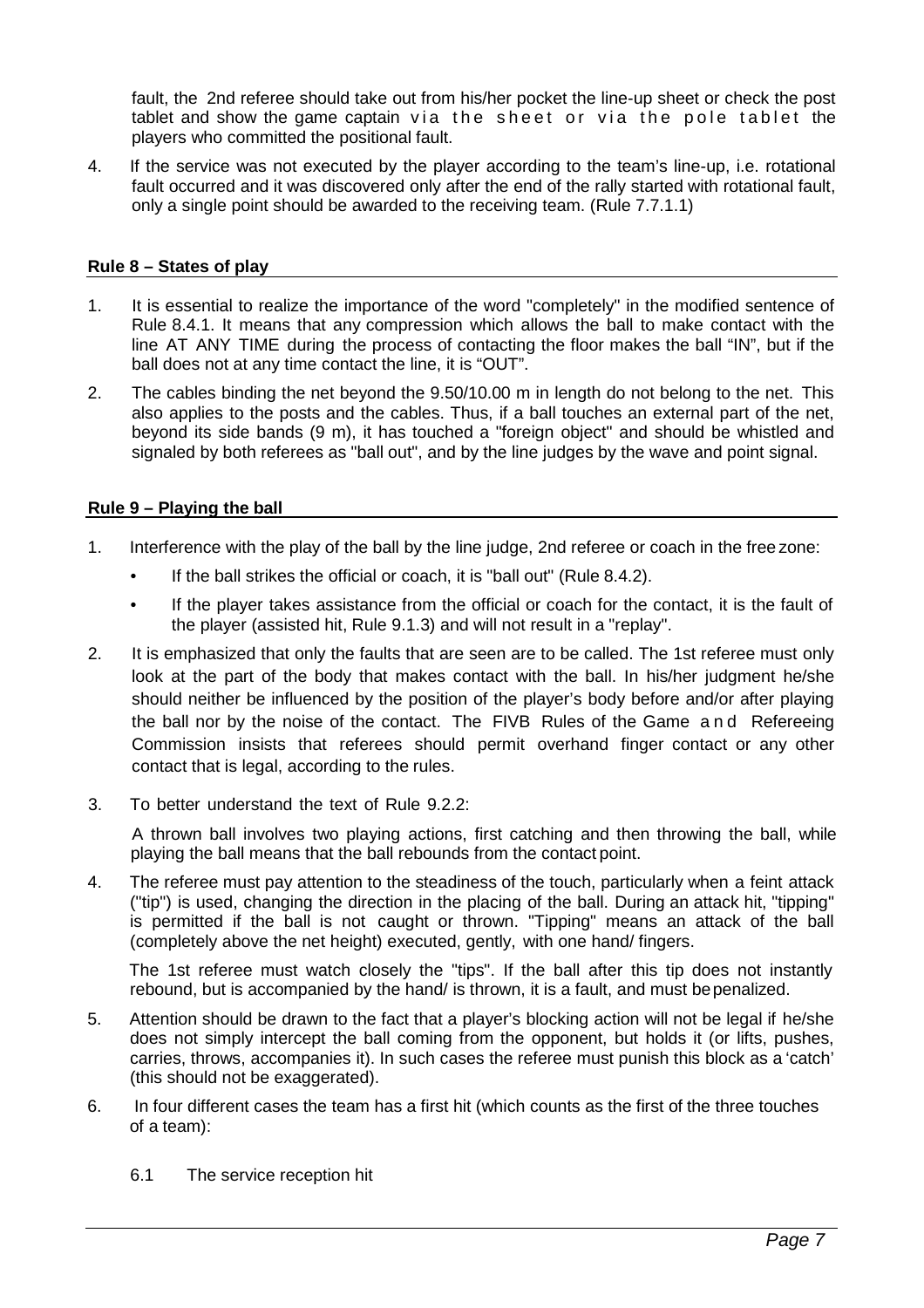- 6.2 The attack reception hit (not only spike, all attacks; see Rule 13.1.1)
- 6.3 The hit of the ball coming from opponent's block
- 6.4 The hit of the ball coming from the team's own block.
- 7. In accordance with the spirit of international competitions and to encourage longer rallies and spectacular actions, only the most obvious violations will be whistled. Therefore, when a player is not in a very good position to play the ball, the 1st referee will be less severe in his/ her judgment of ball handling faults. For example:
	- 7.1 The setter running to play the ball, or forced to make a very quick action to reach the ball in order to set.
	- 7.2 The player is forced to run or make very quick actions to play a ball after it has rebounded from the block or from another player.
	- 7.3 The 1st team contact may be freely made except if the player catches or throws the ball.

#### **Rule 10 – Ball at the net and Rule 11 – Player at the net**

1. The rule (10.1.2) gives the right to replay the ball from the opponent team's free zone. During the match, they must recognize practically and make the appropriate movement to give space to the player who will replay the ball to his/her court!

If the ball crosses the vertical plane of the net, within the crossing space, to the opponent's free zone and is touched by the player attempting to return this ball back, the referees must whistle the fault at the moment of the contact and show "out".

2. The action of playing the ball finishes when the player, after a secure landing, is ready to make another action.

The action of playing the ball is any action of players who are close to the ball and are trying to play it, even if no contact is made with the ball. Attention should be paid to the following situations:

If a player is in his/her playing position on his/her court and a ball is driven from the opposing side into the net and causes the net to touch the player, no fault is committed by the latter. The player may apply a movement defending his/her body, but has no right to do an active action towards the ball in order to change deliberately the path of the rebounding ball. The latter situation should be considered as a faulty net touch.

Contact with the net by a player's hair: This must only be considered a fault if it is clear that it affected the opponent's ability to play the ball or interrupted the rally (e.g. a pony-tail gets tangled in the net).

- 3. If a player touches an external part of the net (top band outside the antennas**,** cables, poles, etc.), this can never be considered as a fault, unless it affects the structural integrity of the net itself.
- 4. When the penetration into the opponent court beyond the centre line is with the foot, i.e. the foot hits the floor on the opponent's court, to be legal a part of it should remain in contact with the center line or above it.
- 5. On account of the top quality of the teams participating, the game near the net is of fundamental importance and therefore, referees and line judges must be particularly attentive, especially in cases where the ball rubs against the blockers' hands and afterwards is sent outside the court.

Additionally, the referees must be attentive to cases of interference. When the net between the antennae is contacted by the player during the action of playing, attempting to play the ball, or faking a play on the ball, then that is a NET FAULT. Where the natural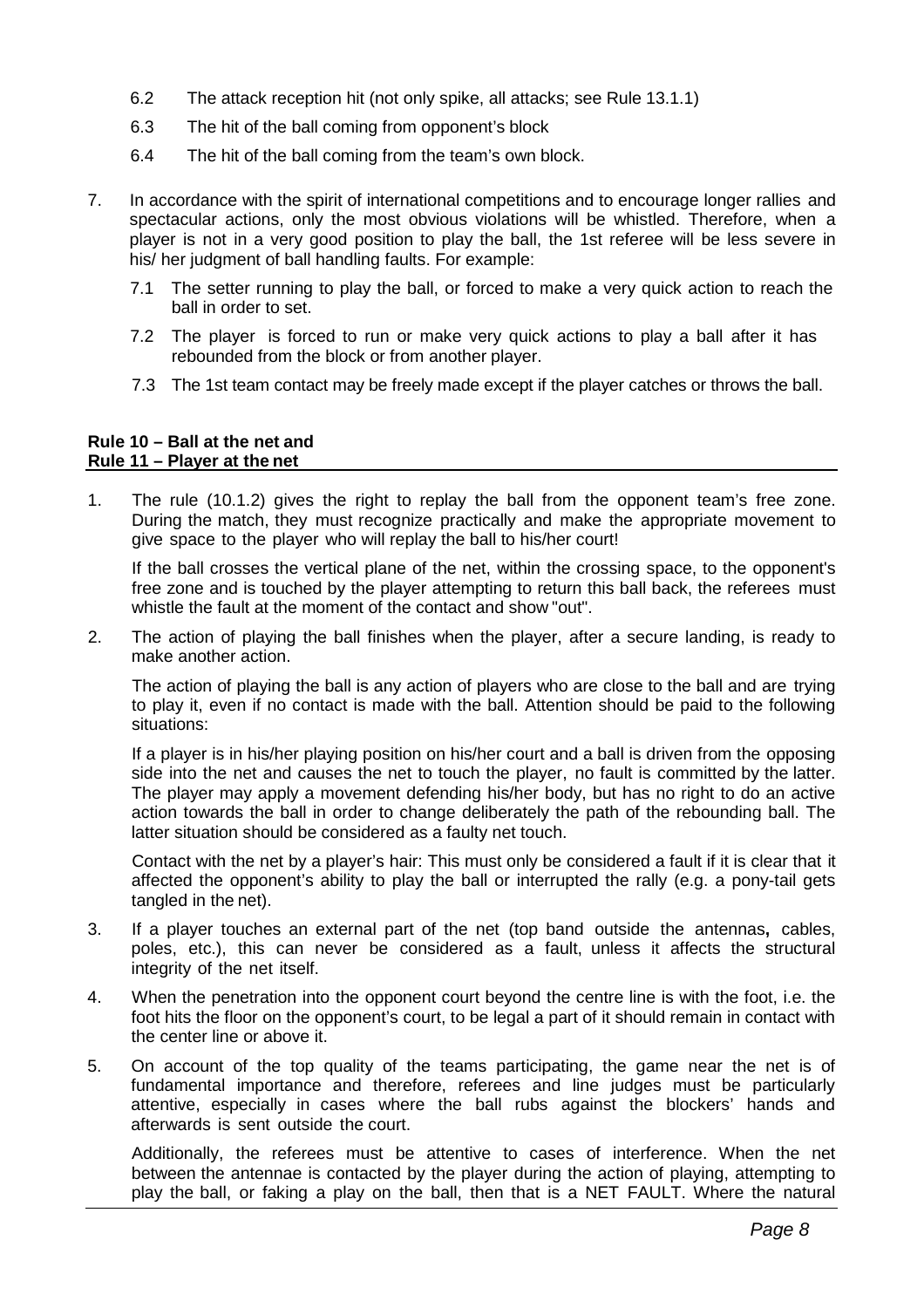rebound is affected by the deliberate action of an opponent moving towards the net, or where the net is caught and the ball is thrown out of the net (sling shot), then that is interference. A player preventing an opponent from moving to reach the ball legitimately is also guilty of interference. Breaking the ropes through contact/ catching them is also interfering withplay.

6. In order to facilitate the collaborative work of the two referees, the division of work shall be as follows: the 1st referee will concentrate primarily on the path of the ball and the 2nd referee will focus on the net faults during the entire length of play at the net.

## **Rule 12 – Service**

- 1. In order to authorize the service, it is not necessary to check that the server is ready only that when the player to serve is in possession of the ball. The 1st referee must whistle immediately. In normal flow of the game (no substitution, no sanction, etc.) for FIVB, World and Officials Competitions a duration of 15 seconds is available for service after the end of previous rally.
- 2. Before the 1st referee whistles for services, he/she should check whether a re-play is requested by TV and should delay whistling, (not more than 8 times per set and 7 sec each time, which may vary on different competitions) accordingly.
- 3. The 1st referee and the corresponding line judges must pay attention to the position of the server at the moment of the service hit or take off for a jump service. The line judges must immediately signal to the referee if a fault is committed and the 1st referee must whistle it. The server may start his/her service motion outside the service zone but must be fully inside at the time of contact (or must be fully inside the service zone at the moment of thetake-off).
- 4. When the ball is being served, the 1st referee must watch the serving team, while the 2nd referee watches the receiving team.
- 5. If the server is not coming normally to the service zone or does not accept the ball from the ball retriever, making an intentional delay, the team can receive a delay sanction. In order to avoid misinterpretation, the 8 seconds counts immediately after the 1st referee whistled for service
- 6. The 1st referee should pay attention to screening during the execution of the service when a player or group of players of the serving team, waving arms, jumping or moving sideways or by standing grouped, prevent their opponent from seeing the server and flight path of the ball until the ball crosses the vertical plane of the net. (i.e. both criteria need to be satisfied for player actions/positions to be judged as a screen).So if the served ball can be seen clearly throughout its path, until it crosses the net to the opponent, it cannot be considered as a screen.

## **Rule 13 – Attack hit**

1. When controlling the back row player and the attack hit of the Libero, it is important to understand that such a fault is committed only if the attack hit has been completed (either the ball completely crossed the vertical plane of the net, or was touched by one of the opponents).

## **Rule 14 – Block**

1. The blocker has the right to block any ball within the opponent's space; with his/her hands beyond the net provided that: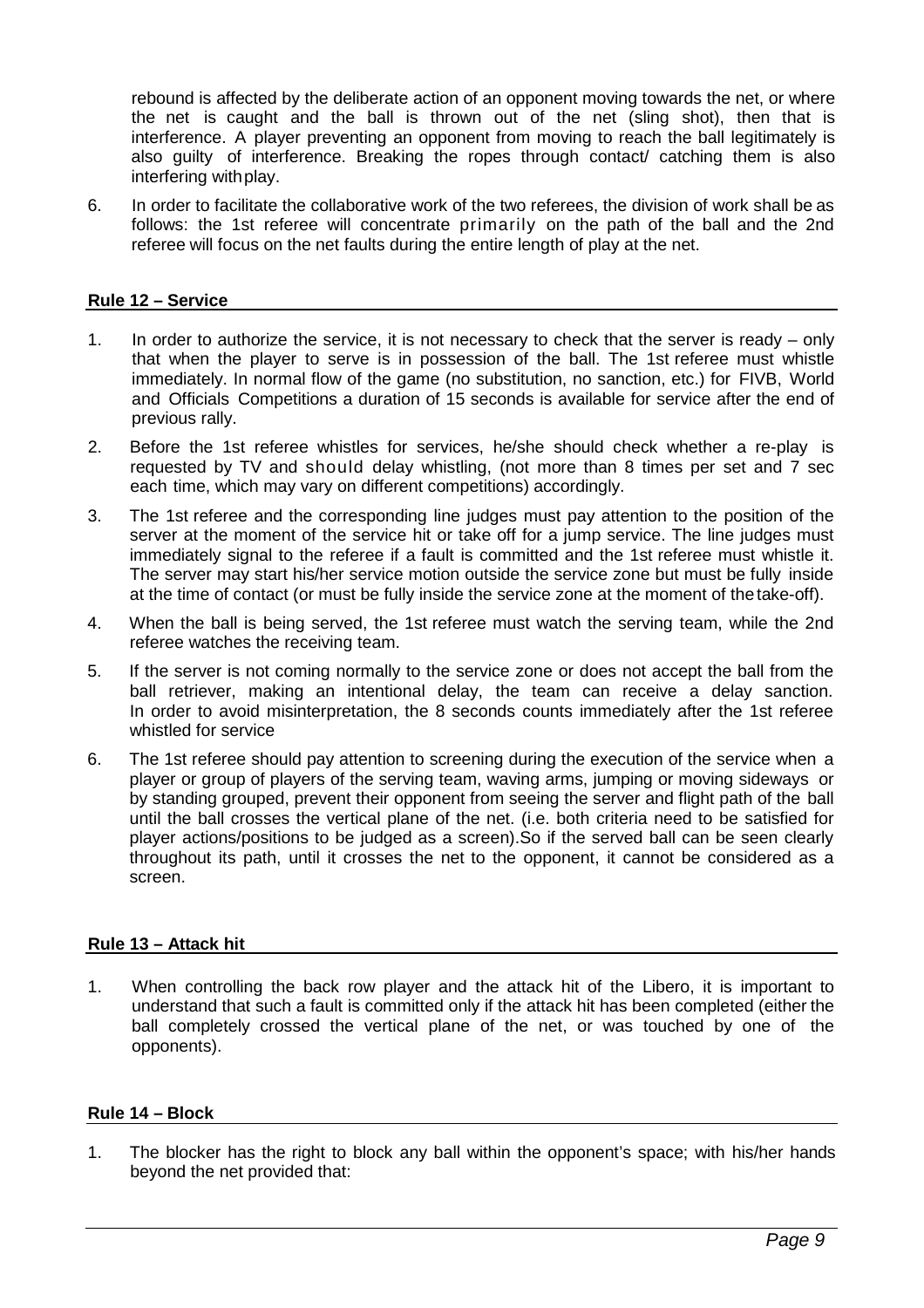- This ball, after the 1st or 2nd contact by the opposing team, is directed towards the blocker's court and
- No player of the opponent team is close enough to the net in that part of the playing space to continue his/her action.

However, if a player of the opposing team is near the ball and about to play it, the block touch beyond the net is a fault if the blocker contacts the ball before or during the player's action, thus having prevented the opponent's action.

After the third touch by the opponent, each ball may be blocked within the opponent'sspace.

- 2. Sets and allowable passes (*not* attacks) which do not cross the net towards the opponent's court may not be blocked beyond the net except after the third contact.
- 3. If one of the blockers puts his/her hands beyond the net and hits the ball instead of making a blocking action, it is a fault (the expression 'beyond the net' means reaching the hands over the net into the opponent's space).
- 4. Since the ball may touch any part of the body, if during the block the ball touches the feet during the same action it is not a fault and it is still a block!

#### **Rule 15 – Regular game interruptions**

- 1. TO & TTO
	- 1.1 When the coach requests a Time Out, he/she must use the official hand signal. If he/she only stands up, asks orally or presses the buzzer**.** The referee must be sure that he/she is willing to request a time-out being pro-active before granting/rejecting anything. If for any other reason the request of the Time-Out is rejected, the 1st referee should decide if this is an intention to delay the game and sanction it according to the rules.
	- 1.2 The assistant scorer must use the buzzer (or other similar device); to signal each Technical Time Out (TTO), which is used only on top volleyball events, after the leading team reaches the  $8<sup>th</sup>$  and the 16<sup>th</sup> points in the set (this is not the responsibility of the 2nd referee). The same assistant scorer must signal with the buzzer the end of the TTO.
- 2. Substitution Procedure
	- 2.1 The 2nd referee will stand between the net post and the scorers' table and unless the substitution is shown by the scorer to be illegal – make a signal (crossing of the arms) for the players, to exchange across the sideline.

In case of multiple substitutions, the 2nd referee will wait for the scorer's hand signal, that the previous substitution is registered and then he/she will proceed with the subsequent substitution.

In the case of tablet-driven substitution, the software prevents illegal substitutions and is registered on the score sheet automatically, so the 2nd referee only intervenes in extreme cases where delay is caused. The scorer's function, in this case, changes from inputting data to checking data, and then accepting (or rejecting) that data on the electronic device in use.

It should be noted that the request for substitution is always the moment of entry of the player into the substitution zone, regardless of the method employed or which scoring method is in use.

2.2 Multiple substitutions may only be done in succession: first, one pair of players – one player coming off the court and the substitute going in, then another, etc., in order to allow the scorer to take due note and check them one by one. In case of multiple substitution, the substitute players should approach the substitution zone as one unit. If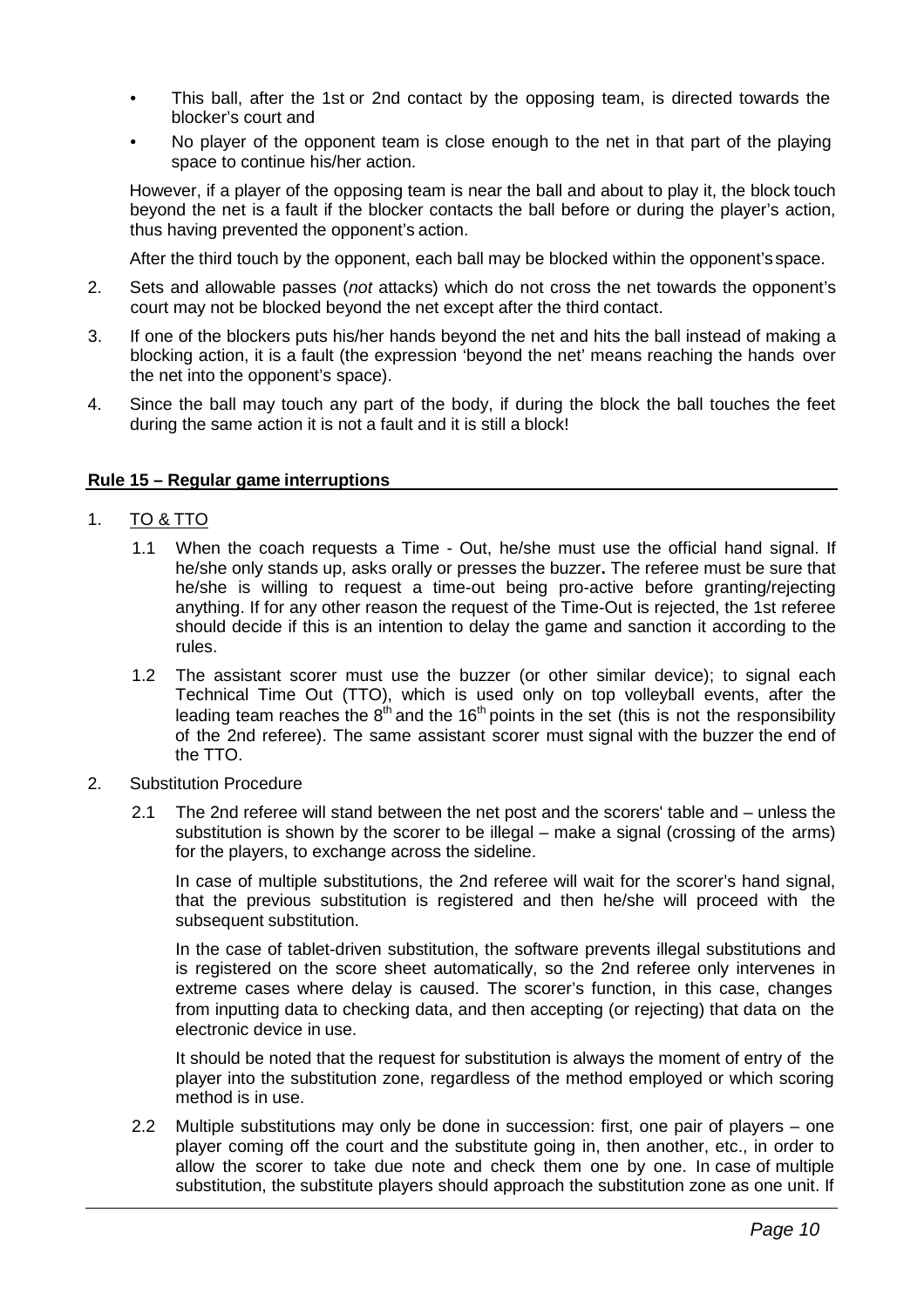they are not a real couple, but there is a little time after the entrance of first player to the substitution zone when the second player arrives, and it is obvious he/she is the part of the substitution, the referees may be less severe allowing the substitution. The slight delay by the second (third) player cannot cause any real delay on the game, i.e. the next player must be in the substitution zone, when the previous substitution's recording is done.

Again, with the use of the Tablet software, when used, multiple substitutions can be allowed at the same time, so speeding up the game. 2nd Referees are therefore to permit substitutions freely using this method.

2.3 It is very important to ensure that the players move quickly and calmly.

According to the actual method, the case of delay sanctions when substitutes are not ready to enter the match, should be minimized.

It is the 2nd referee's and the scorer's responsibility, not to use the whistle or the buzzer if the substitute player is not ready as requested. If no delay was caused, the request for substitution should be rejected by the 2nd referee without any sanction.

3. In case of an injury the referees should stop the game and allow the medical staff to enter the court. When a player is injured and must leave the court, primarily a normal substitution should be made. If it is not possible, then an exceptional substitution due to injury can be made, freely, by the team, leaving out of consideration the "limitations of substitutions", by any player not on court at the moment of the injury.

The referees must distinguish clearly between illegal substitutions (when a team made an illegal substitution, then the play is resumed, and the scorer/2nd referee did not notice it, Rule 15.9), and a request for an illegal substitution which, at the time of the request, the scorer or the 2nd referee realizes is illegal (Rule 16.1.3) and which is to be rejected and punished with a delay sanction.

- 4. A request for substitution before the start of a set is permitted and should be recorded. The coach should make the substitution request, in this case, with the official hand signal.
- 5. The referees must study carefully and understand exactly the rule concerning "improper request" (Rule 15.11):
	- what "improper request" means
	- what are the typical cases
	- what is the procedure to be followed in such cases
	- what must be done, if a team repeats this in the same match.

The 2nd referee must ensure that any improper request is recorded in the special section in the score sheet.

- 6. The assistant scorer registers the Libero's replacements and also re-designation on a separate sheet specially prepared for this purpose (R-6), so that the number of the player replaced by the Libero, at any time, is known. (Where the electronic score sheet is in use, the scorer and assistant scorer must cooperate with the recognition and recording of the Libero replacements).
- 7. Before the end of the next completed rally it is not allowed to request any type of additional regular game interruption after having already had a request rejected and sanctioned by a delay sanction within the same time between one completed rally and the start of the next rally. For example, a team requested a Time-out after the whistle for service, but the game has been stopped and a delay sanction either warning or penalty was issued. The team now has no right to request either another Time-out, or a normal player substitution (except an exceptional substitution due to an injury) before the match is restarted.

## **Rule 16 – Game delays**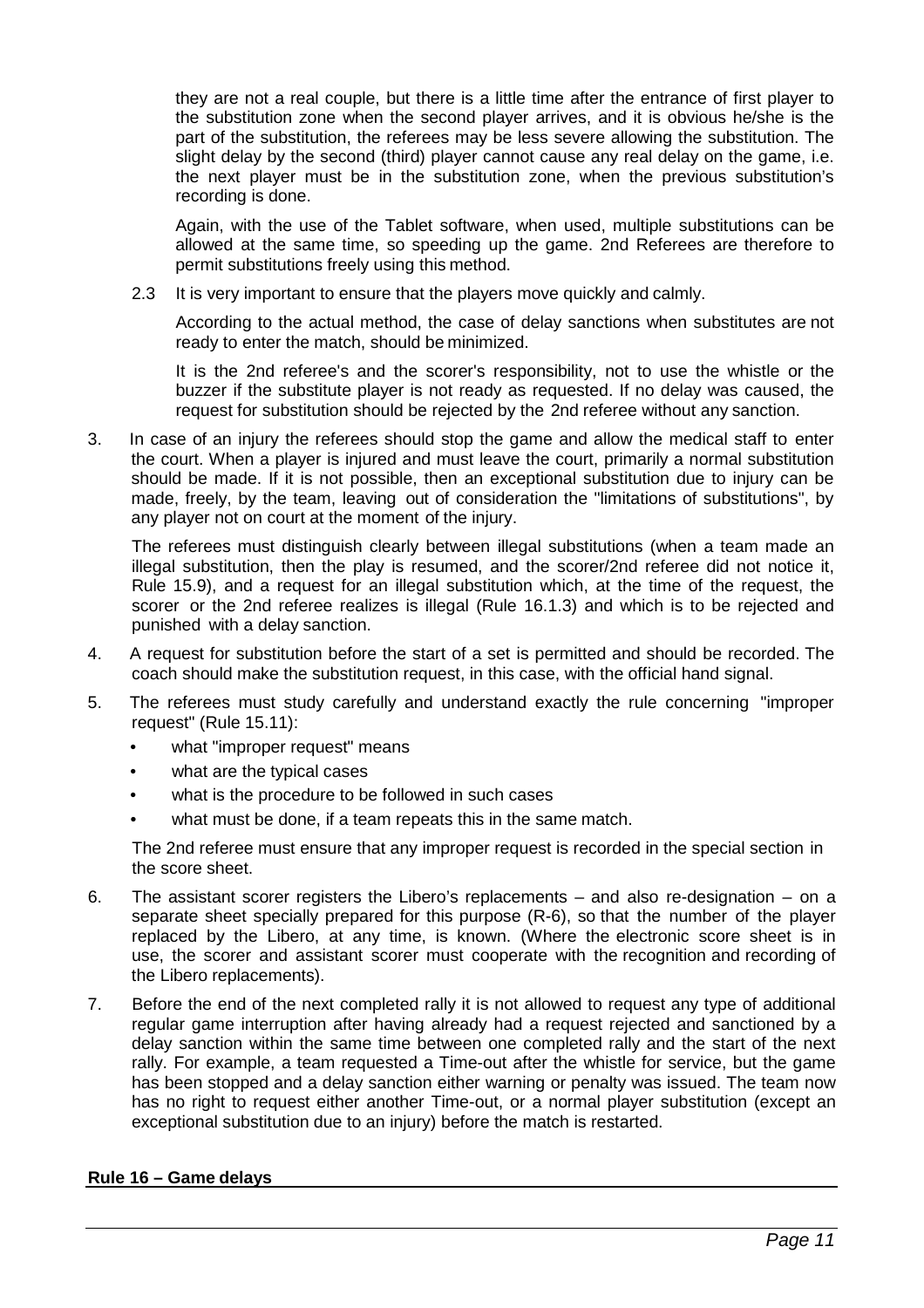1. The referee must be perfectly familiar with the difference between an improper request and a delay.

Some examples among others, which should be considered as improper request in case of first occurrence by a team in a team:

- to request a time-out by an assistant coach
- to request a time-out after the  $1<sup>st</sup>$  referee already whistled for the next service or during the rally
- to request the seventh substitution for the first time or the third time-out
- to request a second substitution before the end of the next completed rally (except for an ill/injured player)

If the game has been delayed due to an improper request, it should be considered and recorded as a delay and the team still has the right to commit another improper request.

Some examples among others, which should be considered as delay:

- to repeat any kind of improper request, regardless the type of the first one
- to request an illegal substitution and this error is discovered before the next service
- to delay the game by asking the referee's permission to fasten footwear
- to repeat a late (after the whistle for service, but before the service hit) Libero replacement
- to request floor mopping, which is considered as an intentional delay by the referees
- 2. The referees should prevent all unintentional or intentional delays by the teams.

Most cases of "delay" for floor mopping requests are caused by lack of activity by the quick moppers. Referees should therefore prepare the quick moppers well in advance of the match, so that if they work quickly and enter the court at the end of every rally, there will be no need for players to request mopping – and hence delay warnings and sanctions will be minimised. During the match, the 1st Referee in particular must be pro-active to direct the work of the moppers, without accepting requests from players. While it is acceptable for players to identify to the mopper on court exactly where there is a wet patch. It is the 1st referee's responsibility to decide upon the mopping requests by the players, if they are obviously delaying the game, and, if necessary, to issue delay sanction for these actions.

3. Floor mopping

The main purpose of the current procedure is to secure the players' safety and the normal flow of the game and to avoid players having to wipe the floor themselves. We draw the attention, that the system has been changed. Moppers with long stick-mops are no longer required, and only the quick moppers are responsible to keep the court clean and to mop the eventual wet spots.

- 3.1 Floor moppers and moppers' equipment
	- 3.1.1 Floor moppers

Two moppers per court  $x$  2 courts = 4 moppers in total. Moppers must be well trained for this task; it is helpful if they are experienced volleyball players.

3.1.2 Moppers' equipment

Eight absorbent towels (minimum size 40cm x 40cm, maximum size 40cm x 80cm); 4 (2-2) must be available and located near the scorers' table, and 4 (2-2) by the moppers sitting on small chairs.

3.1.3 Location of moppers

3.1.3.1 One quick mopper per playing court (2 in total) behind the 2nd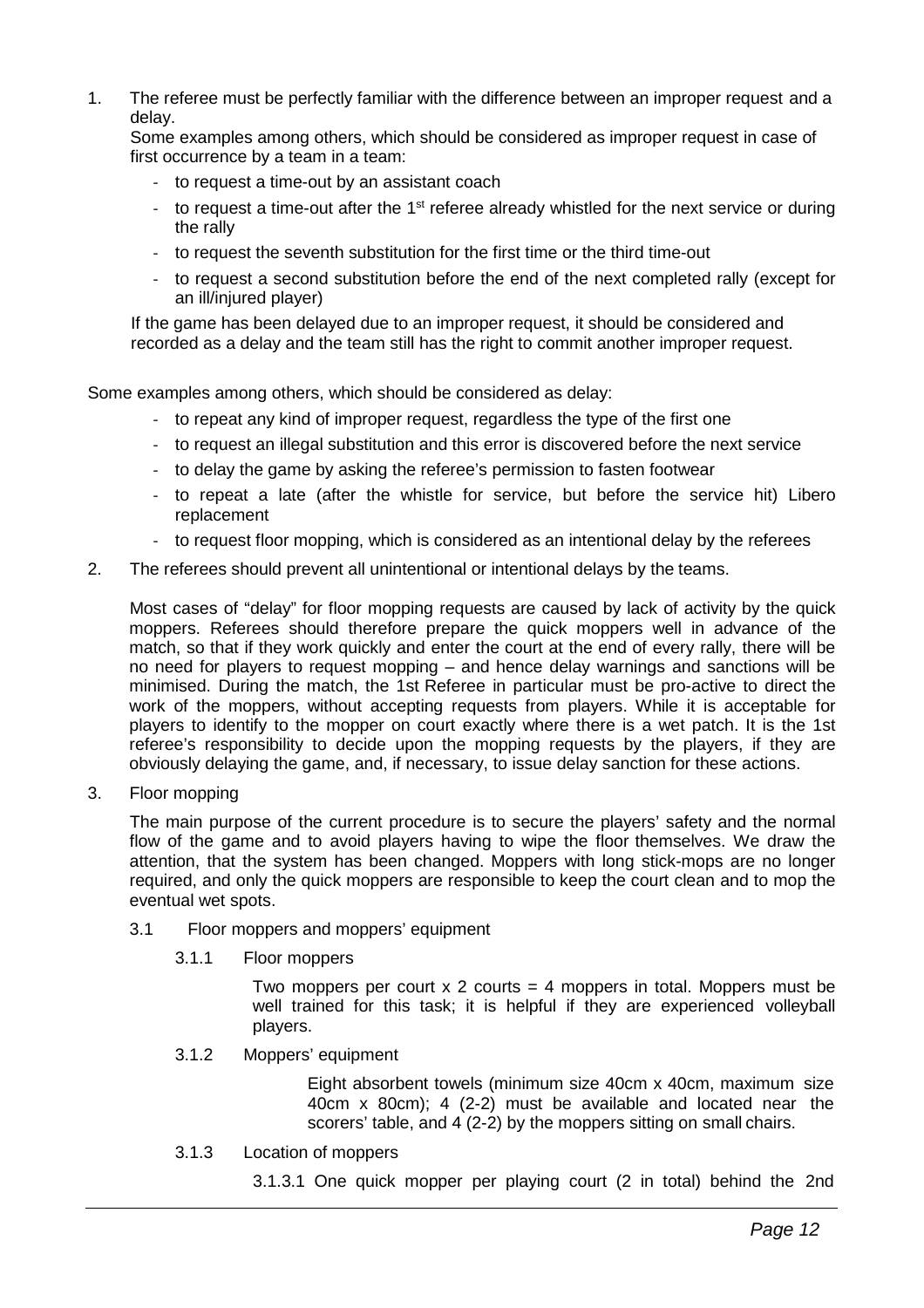referee, sitting on the heels (ready to run to the wet spot).

- 3.1.3.2 Moppers must pay attention to the fact that they should not obstruct any advertising panel surrounding the playing area regardless of their location, especially behind the 1st referee's chair.
- 3.2 How to mop the playing court

To ensure the game continuity and stop delaying tactics, the FIVB has made the following decisions:

- 3.2.1 During "ball out of play" (between rallies) in the game, if necessary:
	- 3.2.1.1 Whenever a quick mopper perceives a wet spot on the court, he/she waits for the end of the rally. Immediately after the referee blows his/her whistle "ball out of play", only the mopper(s) (up to 2 moppers per court) (with two absorbent towels) must rush out to the wet spot. In each playing court, the quick mopper sitting behind the 2nd referee will take care of the front zone of the court.

The two quick moppers sitting by the warm-up areas will constantly observe their back court, in order to rush out to a wet spot as soon as the referee whistles "ball out of play".

If there is more than one wet spot for a given mopper, the highest priority is given to the wet spots within the front zone. Wet spots in the back court or out of the court, have second priority.

- 3.2.1.2 Immediately after the quick wiping, the mopper(s) must return to their respective position, by taking the shortest way to run off the playing court.
- 3.2.1.3 The amount of time for wiping a wet spot must be no more than 6 to 8 seconds between the moment the rally ends with the referee's whistle and the 1st referee's whistle for the next service. No delay of the game must be caused by the moppers.
- 3.2.1.4 The referees are not involved in the moppers' operations. However, the 1st referee has the authority to regulate the moppers' operation, only in case where the game is disturbed by the mopper(s), or if they do not do their work properly.
- 3.2.1.5 The players and coaches have no right to request the moppers to wipe a wet spot or to influence them when mopping. Any player who delays the game, under the pretext of drying the floor, is liable to a delay sanction.

Should a team impede the resumption of the game following a timeout under the pretext of excessive wetness on the floor, the 1st referee may issue a delay sanction.

Some International Competitions may be played with a different mopping system. See Specific Handbook for each event to determine which system will operate.

## 3.3 Players' responsibilities

If players, at their own risk, mop the floor with their own small towel, the 1st referee will not wait until mopping is over and players are in their playing positions. Should they not be in their correct place at the moment of the service hit, the corresponding referee will whistle the positional fault.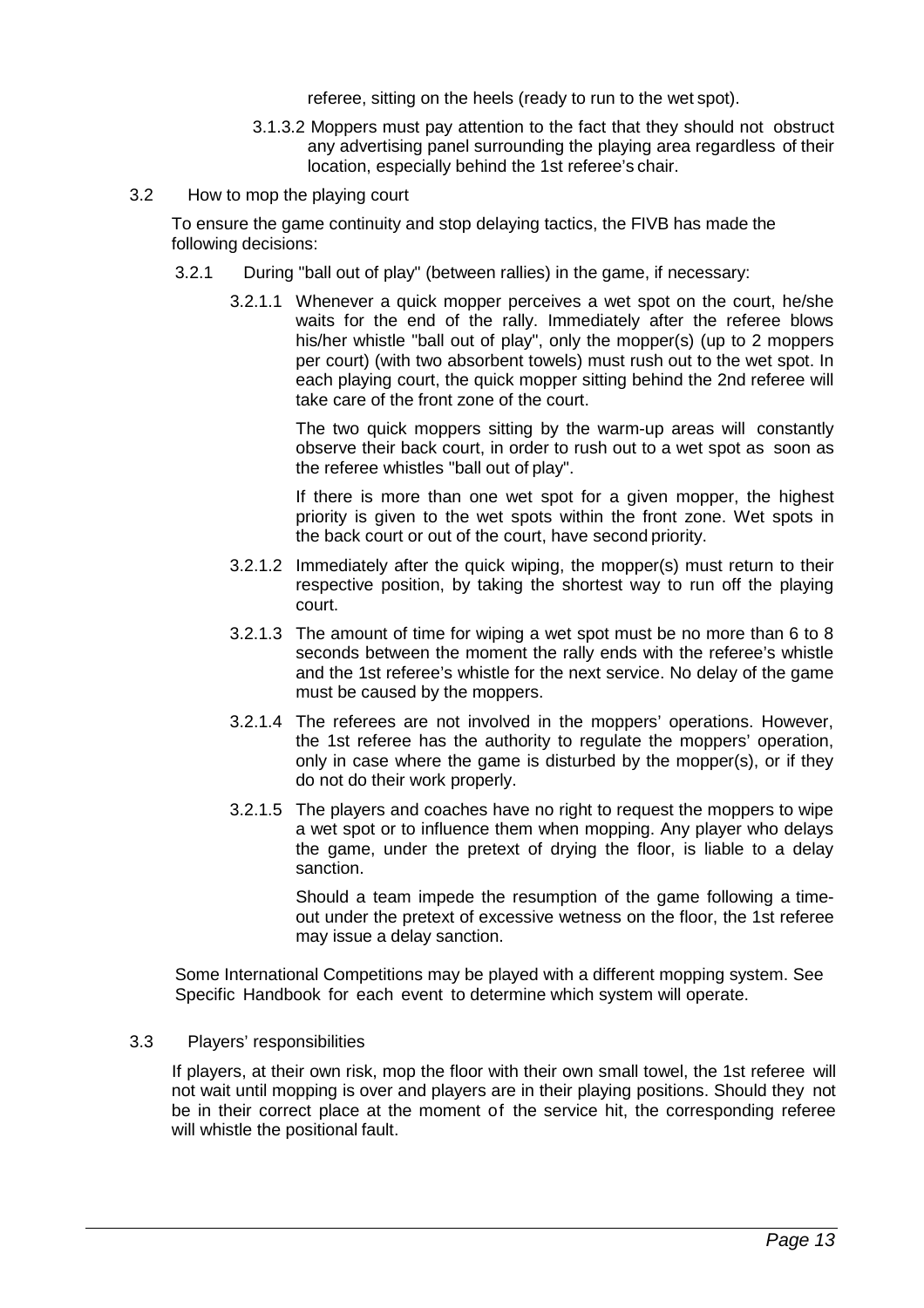#### **Rule 18 – Intervals and changes of courts**

- 1. During intervals, balls *other than the game balls*, may be used by players for warming-up in the free zone.
- 2. During the intervals all five balls remain with the ball retrievers number 1, 2, 4, 5 and 6. They do not have the right to give them to the players for warming-up. Before the deciding set, the 2nd referee gives the ball to the first server of the set. During the time-outs and substitutions and during the change of court in the deciding set at the 8th point, the 2nd referee does not take the ball. It remains with the ball retrievers.
- 3. At the end of each set, the teams should change the court in one unit following the 1st referee's whistle and signal.

## **Rule 19 – The Libero player**

- 1. In the case where a team has two Liberos, the acting Libero should be recorded in the 1st of the two special lines reserved for Liberos, the latest before the coach signs the score sheet.
- 2. If the coach wants to replace the acting Libero with the second Libero, the procedure is like the procedure of replacement.

An illegal Libero replacement should be considered in the same way as an illegalsubstitution.

3. In case of injury to the acting Libero, and if there is no 2nd Libero player on the team list, or the 2nd (now acting) Libero is injured, the coach can re-designate as a new Libero, one of the players (replacement player excepted) not on the court *at the moment of the redesignation* .

The process will be similar to the process of replacement, if the re-designation is done immediately after the injury, or, similar to the procedure of substitution, if the re-designation is done later on. This should be done with little formality as the coach/game captain is effectively confirming the decision he/she made by communicating it to the refereeing corps.

4. Pay attention to the difference between the exceptional substitution of an injured player and the re-designation of an injured Libero.

When a regular player is injured, and there is no possibility of a legal substitution, any player who is not on the court at the moment of the injury (except the Libero and his/her replacement player) *can substitute* for the injured player.

Compare this treatment to the re-designation of a new Libero when *any player who is not on the court at the moment of the re-designation* (except the acting Libero's replacement player or an original acting Libero who had earlier been declared unable to play) *can become the new Libero!* Be aware of the fact, that the re-designation of a new Libero is an option, which the coach can use or not.

- 5. In order to understand properly the meaning of Rule 19.3.2., the referees have to pay attention to the difference between the wording of Rule 25.2.2.2, which specifies that the scorer has to indicate any error of serving order immediately after the service hit, and Rule 26.2.2.2 which says that the assistant scorer has to notify the referees of any fault of the Libero replacement, without mentioning "after the service hit". That means, that the assistant scorer should notify the referees about a faulty Libero replacement immediately when that happens and Rule 7.7.2 should be implemented only in the case that the Assistant Scorer has missed the notification and a rally (or more) was played.
- 6. For FIVB competitions the permission for an injured Libero player to return to a subsequent match, will be considered by the Control Committee of the specific championship.
- 7. The referees should be able to tell the difference if a team has only one available Libero and he/she **becomes** unable to play (injured, ill, expelled or disqualified) and if he/she is **declared** unable to play. In the first case it is independent from the team, that the Libero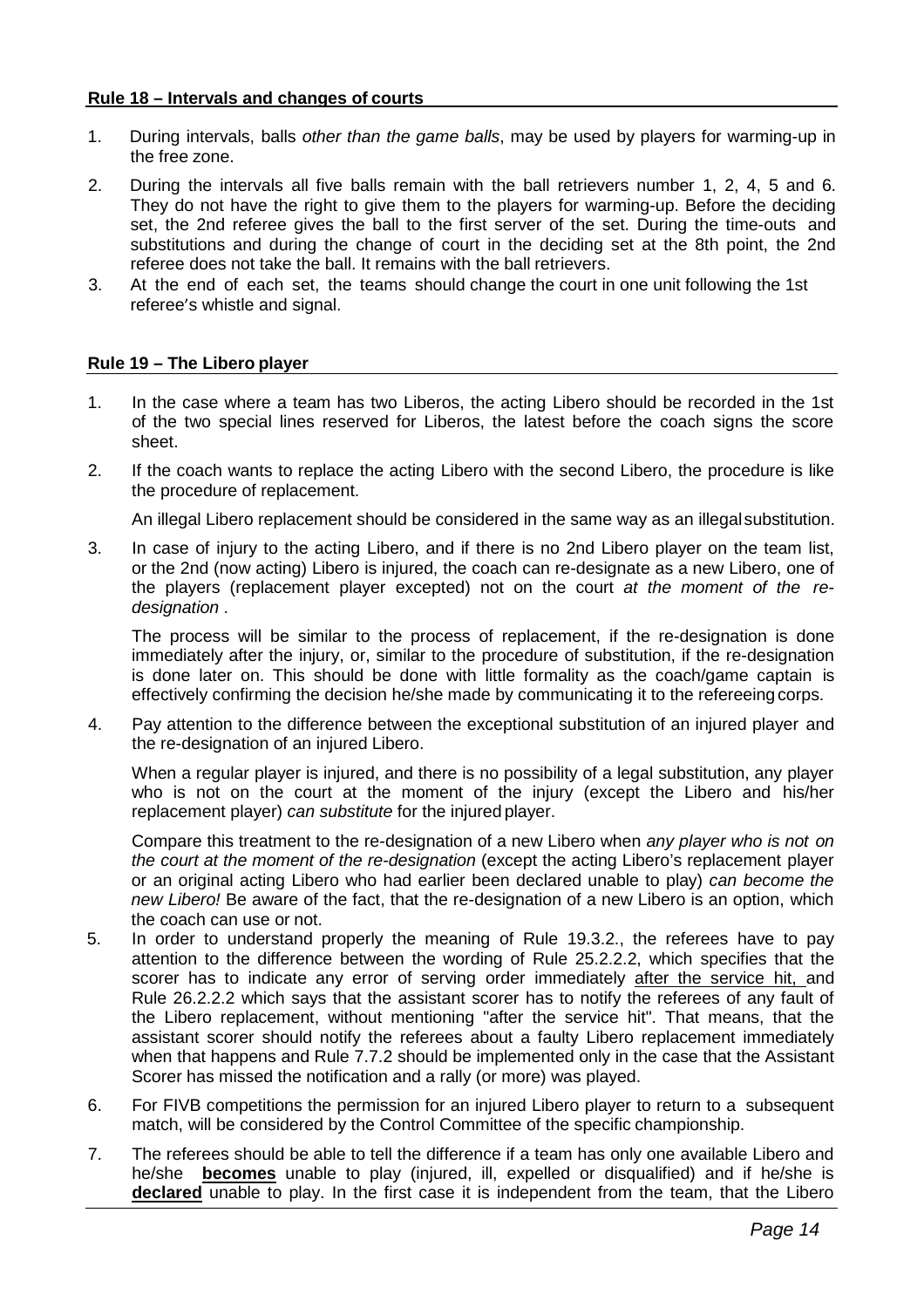cannot continue the game, meanwhile in the second case this is the team's (coach's or in his absence the game captain's) decision that the Libero will not continue the game. If the Libero **becomes** unable to play and in the game interruption a new Libero will be redesignated without any delay, he/she may replace the original Libero immediately and directly on the court. However, if the Libero on court is declared unable to play, first the player replaced by the Libero must re-enter the court, then after 1 completed rally the new re-designated Libero has the right to replace any back row player.

#### **Rule 20 – Requirements of conduct Rule 21 – Misconduct and its sanctions**

1. It is important to remember, that according to rule 21.2.1, the behavior of the participants should be respectful and courteous, also toward the Control Committee members, their team mates and spectators. If the coach's (or any other team official's) attitude exceeds the disciplinary limitations laid down in Rule 21, the 1st referee has to apply the appropriate sanctions without any hesitation. A volleyball match is a sportive show of players, but not the team officials. Referees should not ignore this distinction.

It is the very strong instruction from the FIVB Rules of the Game and Refereeing Commission that where the coach indulges in excessive play acting or demonstration, or where the coach (or any other team member) addresses the Jury Table or other FIVB official in any appeal loudly or in an aggressive or derogatory manner, or insult (by doing so even just to attract attention of the crowd), then the 1st Referee must make a strict application of the sanctions scale. **The show must be for the play on the court and not for peripheral issues which detract from the main purpose of entertaining the crowd with spectacular play. The coach is not the show!**

- 2. Rule 21.1 deals with "minor misconducts" which are not subject to sanctions It is the 1st referee's duty to prevent the teams from approaching the sanctioning level. It is crucial that the referees apply their personality to keep under control the "minor misconducts" in order to avoid sanctions later in the game.
- 3. Practical implementation on team members for misconduct leading to sanctions, as decided by the 1st referee:
	- 3.1 Team member on the court:

The 1st referee must blow the whistle (usually when the ball is out of play, but as soon as possible when misconduct is serious). He/she then instructs the sanctioned player to approach the referee's stand. When the player is close to the referee's stand, the 1st referee shows the appropriate card(s) saying in English: "I give you a penalty because…" or "I expel/disqualify you because…".

The 2nd referee acknowledges this action and immediately instructs the scorer to record the appropriate sanction on the score sheet.

If the scorer, based on information on the score sheet, states that the 1st referee's decision is not permitted by the Official Volleyball Rules, e.g. it is against the scale of sanctions, he/she must immediately inform the 2nd referee of this. The 2nd referee, in turn, after 1st verifying the scorer's advice, informs the 1st referee of this. The 1st referee must then correct his/her previous decision.

3.2 Team member not on the court:

The 1st referee must blow the whistle, direct the game captain to his/her chair and say in English, showing the appropriate card/s, "I give player number … (or the coach, etc.) a penalty (or I expel/disqualify player number … (or the coach, etc.)". The game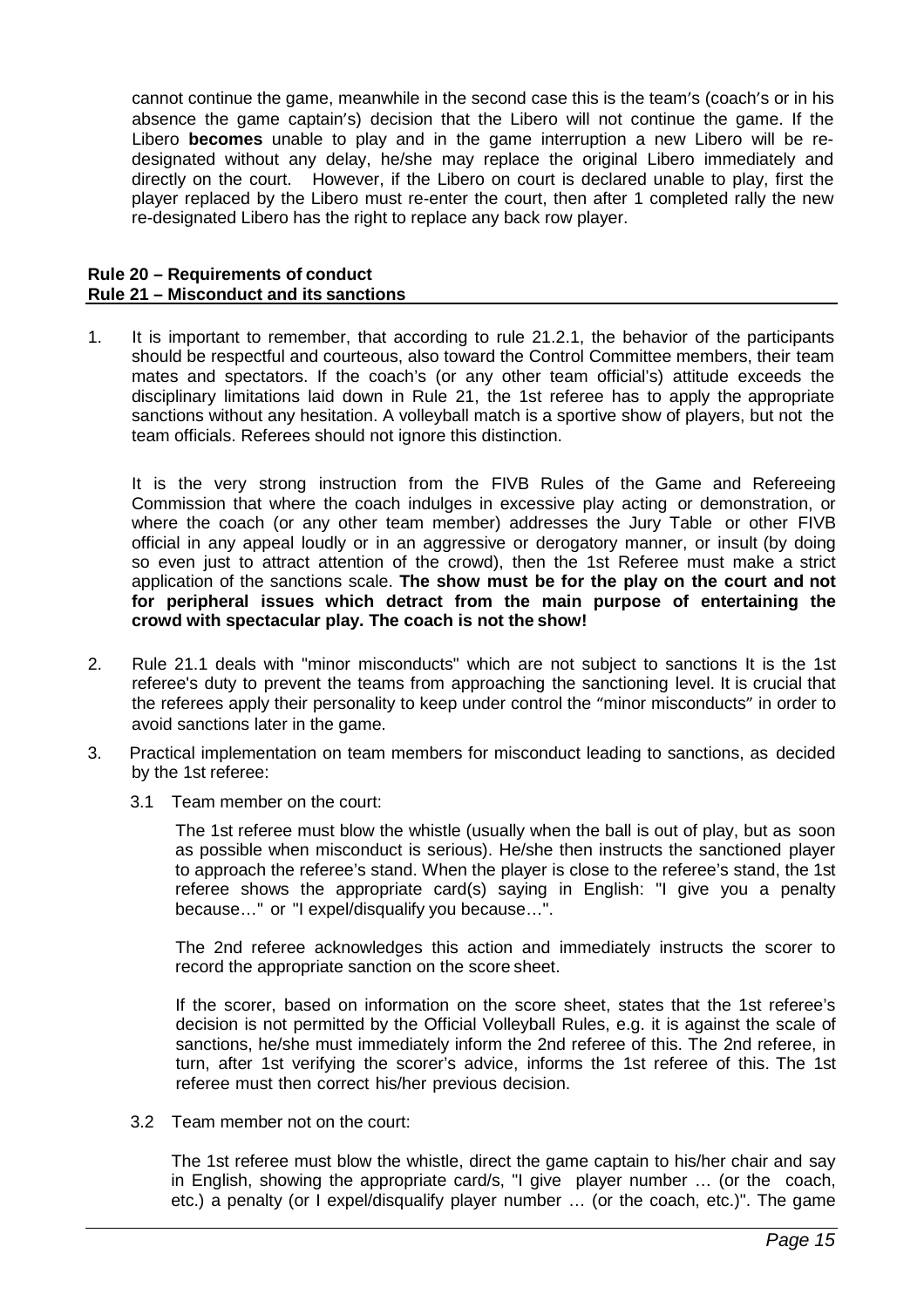captain must inform the concerned team member who must *stand up* and acknowledge the sanction *by raising his/her hand*.

While the team member's hand is raised, the 1st referee clearly displays the card/s so that the sanction is understood by the teams, 2nd referee, scorer and public.

3.3 Implementation of sanctions between sets:

In case of a penalty, the 1st referee should show the card (symbol red card) at the start of the next set.

In case of an expulsion or disqualification, the 1st referee should call the game captain immediately to inform the coach concerned about the type of sanction (to prevent double penalization of the team) which should be followed formally by the cards (red and yellow cards jointly for expulsion and separately for disqualification) at the beginning of the next set.

4. During the game, the referees must pay attention to the disciplinary aspect, acting with firmness when applying the sanctions for misconduct of players or other team- members. Referees should be reminded that their function consists of evaluating playing actions, and not of chasing after small individual faults.

#### **Rule 22 – Refereeing corps and procedures**

- 1. To inform the teams exactly of the nature of the fault whistled by the referees (for the public, TV viewers, etc.), the referees *must* use the official hand signals. Only these hand signals and no others (national or private hand signals or manner of execution) can be used!
- 2. Due to the speeding up of the game, problems may arise showing refereeing errors. To prevent this, the refereeing corps must collaborate very closely; after each playing action they should glance at one another to confirm their decision.

#### **Rule 23 – 1st referee**

1. The 1st referee must always cooperate with his/her fellow officials (2nd referee, scorer, line judges). He/she must let them work within their competence and their authority. He/she should perform his/her active duties while standing.

For example: after whistling for the end of a rally, he/she should immediately look at the other officials (and only then give his/her final decision with the official handsignals):

- When deciding whether a ball was in or out, he/she should always look at the line judge in charge of the line close to the place where the ball landed (although the 1st referee is not the line judge, naturally he/she has the right, if necessary, to supervise and even overrule his/her colleagues);
- During the match, the 1st referee must often look at the 2nd referee who is facing him/her (if possible after each rally and also before each whistle for service execution), in order to find out whether he/she is signaling a fault or not (e.g. four contacts, double, etc.).
- 2. The question whether the ball "out" was touched previously by the receiving team (e.g. by the blocker of the receiving team, etc.), is checked by the 1st referee and the line judges. It is however, the 1st referee who makes the final decision with his/her hand signal, after seeing the signals of the other members of his/her refereeing corps.
- 3. He/she should always make sure that the 2nd referee and the scorer have sufficient time to do their administrative and registration work, for example, if the scorer has had enough time to check the legality of a request for substitution and its registration. If the 1st referee fails to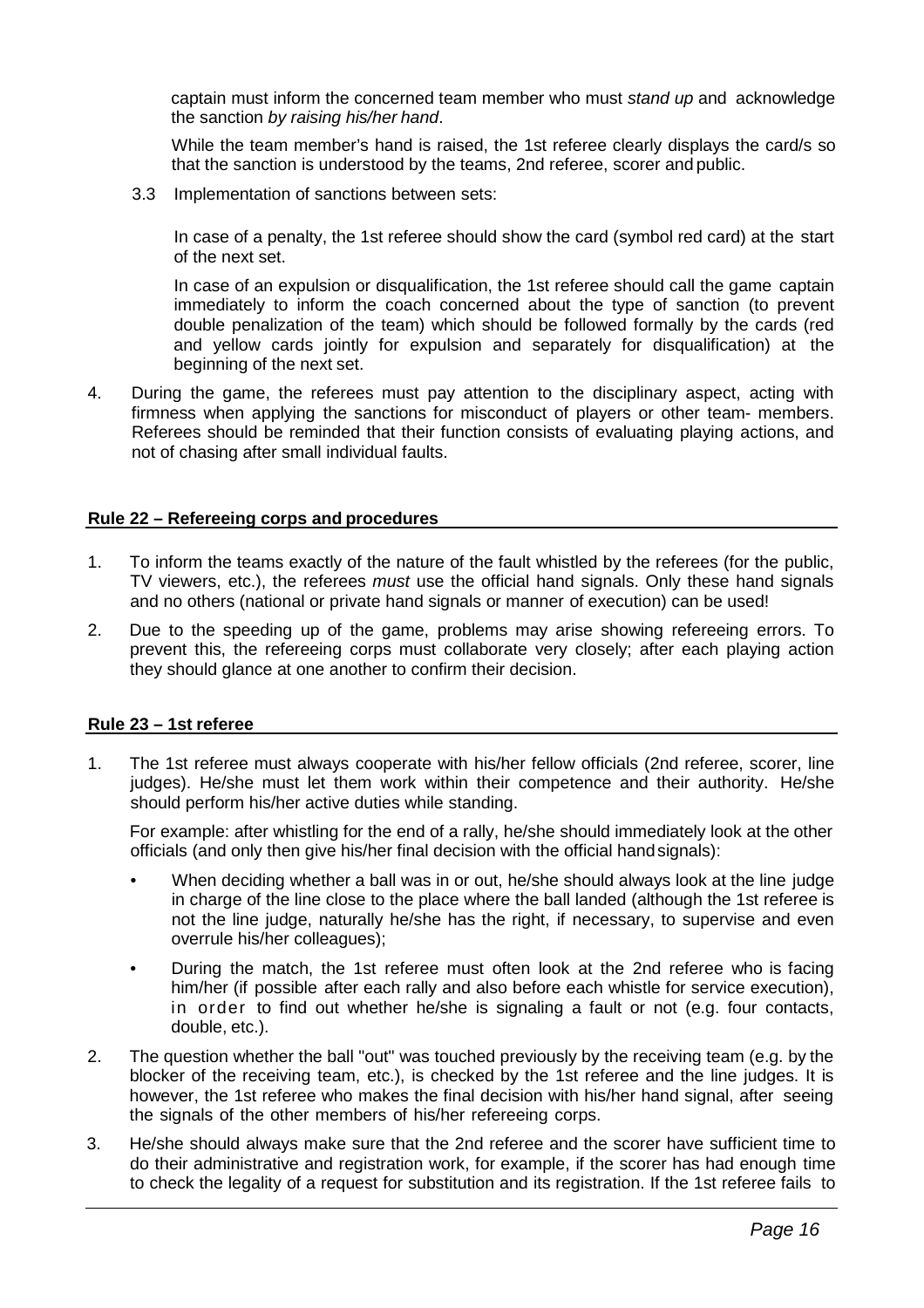give his/her fellow officials sufficient time to do their work, the scorer and 2nd referee will never be able to follow the next phase of the match, resulting in many mistakes by the members of the refereeing corps. If the 1st referee fails to give the necessary time for the control and administration of the facts, the 2nd referee must stop the continuation of the match by whistling.

- 4. The 1st referee may change any decision of his/her fellow officials or of his/her own. If he/she has made a decision (whistled) and then sees that his/her colleagues (2nd referee, line judges or scorer) have, for instance, made a different decision:
	- if he/she is sure that he/she is right, he/she may stick to his/her decision;
	- if he/she sees that he/she was wrong, he/she may change his/her decision;
	- if he/she states that faults were committed simultaneously by both teams (players), he/she should signal for the rally to be replayed;
	- if he/she considers that the 2nd referee's decision, for example, was wrong, he/she can reverse it. For example, if the 2nd referee has called a positional fault by the receiving team, but the 1st referee immediately or after the protest of the game captain has stated the position was correct, he/she should not accept the 2nd referee's decision and can order the rally to be replayed.
- 5. If the 1st referee finds that one of the other officials does not know his/her job, or is not acting objectively, he/she must have him/her substituted.
- 6. Only the 1st referee may apply misconduct and "delay" sanctions the 2nd referee, the scorer and the line judges do not have this right. If officials, other than the 1st referee, notice any irregularity, they should signal and go to the 1st referee to inform him/her of the facts. It is the 1st referee and only him/her who applies sanctions.

## **Rule 24 – 2nd referee**

- 1. The 2nd referee must be of the same competence as the 1st referee. He/she will replace the 1st referee in case of absence or in case that the 1st referee is unable to continue his/her task.
- 2. In case the decision is made by the 1st referee it is not necessary for the 2nd Referee to "mirror" the signal of the 1st Referee.
- 3. During the exchange of play near the net, the 2nd referee must concentrate on controlling the illegal touch of the whole net by standing on the blockers side, on all illegal penetrations beyond the center line, and on the illegal playing actions on the antenna at his/her side.
- 4. The 2nd referee must also carefully check, before and during the match, if the players are in correct position, on the basis of the teams' "line-up sheet". In this work, (if is not in use the pole Tablet) the 2nd referee is assisted by the scorer, who can tell him/her which player must be in position 1 (server). On the basis of this information, by turning the line-up sheet clockwise in his/her hand, the 2nd referee can state exactly the regular rotation order (position) of each team. When verifying positions, he/she should stand in position II on his left or IV on his right respectively, together with the player indicated by the scorer, and facing the net he/she should locate the other

players following the order indicated in the line-up sheet, starting with the player in position I. He should not, orally or physically, direct any of the players to their indicated position. If there is some discrepancy between the players' position and that indicated in the line-up sheet, the 2nd Referee should call the game captain or the coach in order to confirm the proper position of the players.

5. The 2nd referee must pay attention to the fact, that the free zone must always be free from any obstacle which can cause an injury to a team member (drinking bottles, 1st aid kit, substitution paddles, etc.).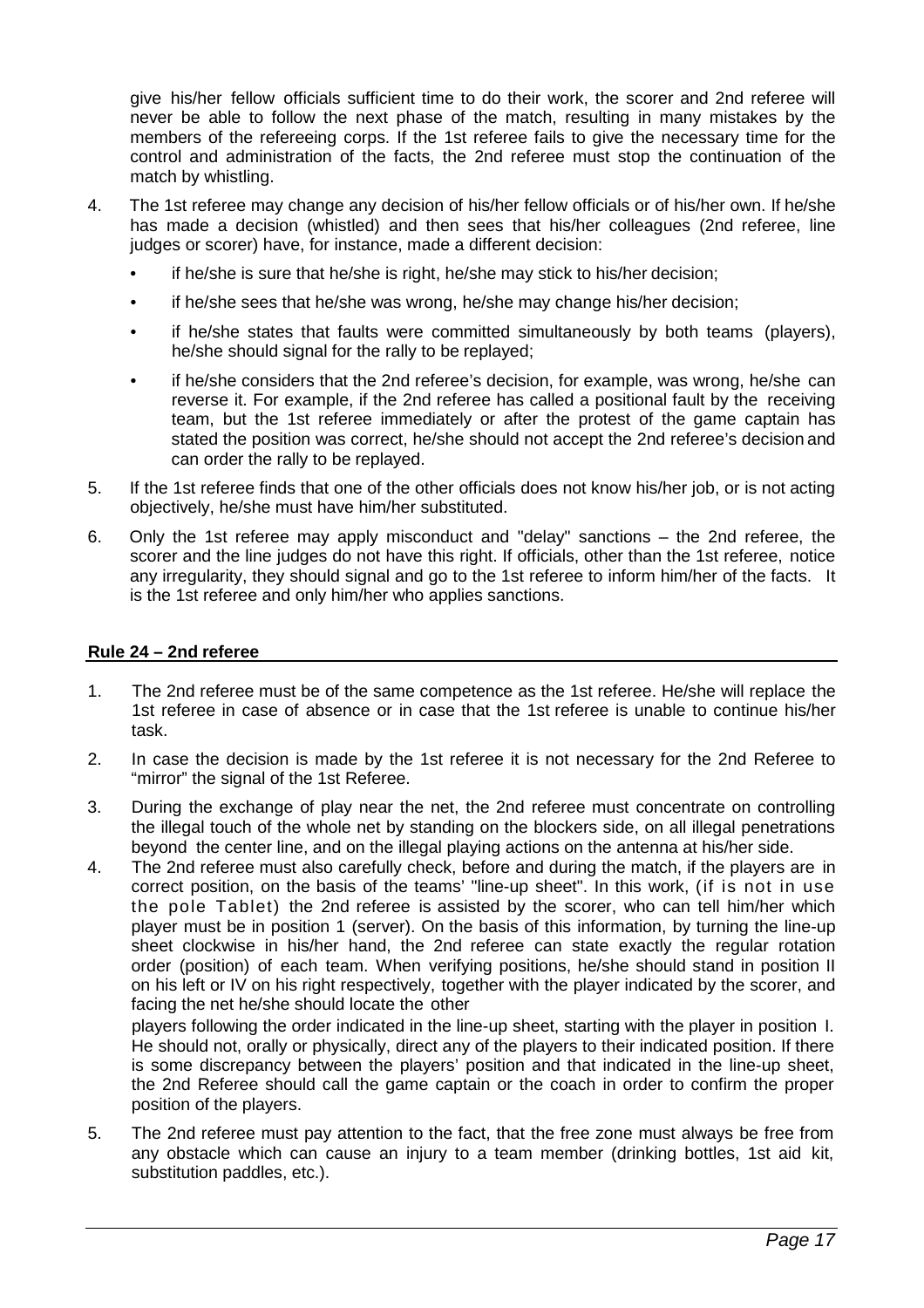- 6. During TO and TTO, the 2nd referee should not stay in a static position. The 2nd referee can adiust the movement pattern to turn:
	- To the teams, to make sure they move close to the benches.
	- Toward the scorer, to control his/her work.
	- To the assistant scorer, to obtain information about the position of the Liberos.
	- To the 1st referee, to receive and/or to give information, if necessary.
	- To the teams, to prevent any attempt to re-enter before the end of the time out, and to determine if the Libero is about to attempt a "hidden replacement"

#### **Reserve Referee**

The following activities are under the responsibility of the Reserve Referee:

- 1. To replace the 2nd referee in case of absence or in case that he/she is unable to continue his/her work or in case that the 2nd referee became 1st referee.
- 2. To control the substitution paddles, before the match and between the sets.
- 3. To check the operation of the buzzers before and between the sets, if there is problem.
- 4. To assist the 2nd referee in keeping the free zone and the penalty area free.
- 5. To control the substitute players in the warm-up area and on the bench, and any team members sent to the penalty area.
- 6. To bring to the 2nd referee four match balls, immediately after the presentation of the starting players.
- 7. To give the 2nd referee a match ball after he/she has finished checking the players' standing position.
- 8. To assist the 2nd referee with guiding the work of the moppers.

#### **Challenge Referee and New Technology**

**Technological innovations are appearing very quickly in relation to our modern game. In many FIVB competitions now, the use of Tablets is mandatory, as are e-score sheets, and headsets for wireless communication. The modern referee in Volleyball must be familiar with these. The details of how these are to be used, and in particular how this relates to the Challenge process/ substitution process can be seen in the specific competition handbooks.**

The following recommendations are to be applied by the Challenge Referee and during Challenge procedure:

- 1. All International referees nominated for FIVB competitions must carefully study the Challenge regulations approved for this particular competitions and strictly abide by them.
- 2. The Challenge referee shall wear an official IR uniform while performing his/her functions.
- 3. During **WIRELESS** communication between referees it is mandatory to use simple volleyball terminology sentences in English to indicate the nature of a requested challenge, e.g. "ball in or out", "touch the net", "touch the antenna", "service foot-fault", "attack-line foot-fault", "touch the block", "center line penetration" etc. The recommended order of information directed to the Challenge referee to initiate the Challenge procedure: **Who**

**– What – When**. For example: **"Challenge by team Italy – touch of the net – in the middle**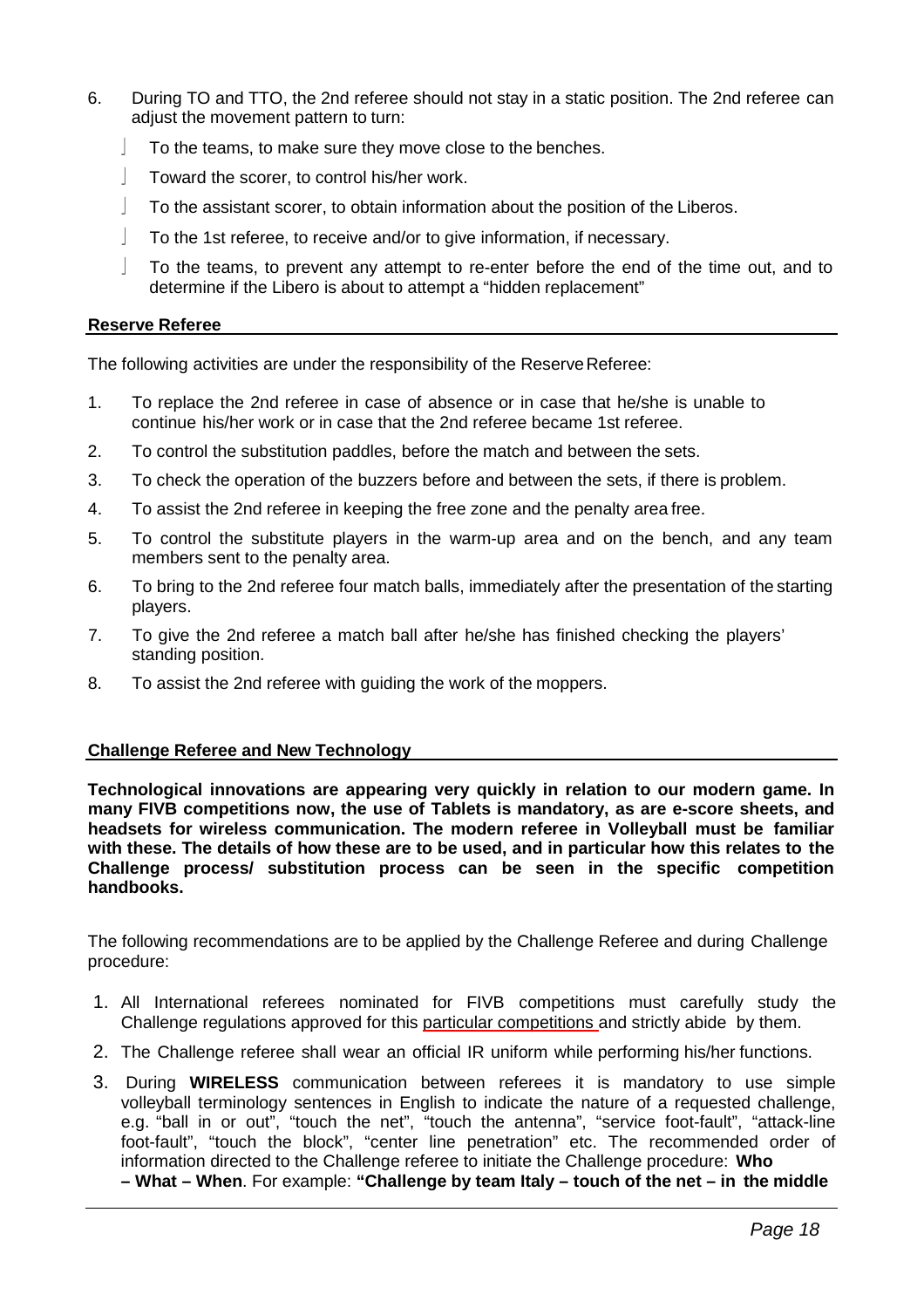## **of a rally".**

- 4. Ball "in" or "out" challenge shall be evaluated by a challenge referee on a Challenge team monitor taking into consideration a new definition of "ball "in". If a bigger part of the ball is outside the court, but even a small part of a compressed ball is contacted the court line, this ball must be evaluated as "in". If there are no visible commonpoints between compressed ball and court line, this ball must be evaluated as "out". If, on the basis of footage available, it is impossible to make any of above mentioned conclusions, the challenge referee shall inform the first referee about technical impossibility to decide this challenge and, therefore, the previous decision made by the first referee remains valid.
- 5. If a referee interrupted the rally by whistling a fault (except "in or out") which subsequently was challenged and proved to be a wrong **CALL**, then a replay shall be carried out due to this referee error. For example: a first referee called "four hits" or "double hit" when a ball was smashed into the upper part of the net and rebounded back, being contacted by the same team, and the first referee didn't notice any block contact, but later, after a "block" challenge it was clear that a block contact took place, then a replay shall be called by the 1st referee. If, in the case of ball "in or out" challenge, the previous referee decision has been altered, no replay shall take place.
- 6. The Challenge referee shall not be under influence of advice of the Challenge operator the latter has no right to give any advice, except advice about the cameras with the best view for evaluation) or time limitation while evaluating a picture on screen. Under no circumstances must the conclusion of the Challenge referee be made by a "guess" or "prediction", or "anticipation" basis. Only if a Challenge referee is absolutely visually sure about the situation can he (she) announce the decision. Any doubts shall be interpreted in favour of the previous referee decision.
- 7. If, according to the Challenge regulations in force, any playing moment within the entire duration of a rally can be challenged, the Challenge referee shall clearly instruct the Challenge operator about how to find the requested moment. If during the reviewing process another fault (previous to the challenged one) has been found, then this, earlier fault has to be announced by the challenge referee as deciding the rally.
- 8. The Challenge Referee advises the 1st referee of the nature of the fault. However, the 1st referee must take the final decision based on the evidence provided. It is **not** advised, however, that a 1st referee should over-rule the Challenge Referee's evaluation of the footfaults during a service or back-row player attack hit.
- 9. Where a fault occurs clearly after the ball is out of play, yet was nevertheless challenged by the coach, this advice must be given to both referees and an appropriate caption shown on the screen.

## **Rule 25 – Scorer**

- 1. The scorer's work is very important, particularly during international matches, where the members of the refereeing corps and of the teams, are from different countries. All international referees and the line judges must know how to fill in a score sheet; and, if necessary, they must be capable of doing the work of a scorer.
- *2.* The scorer:
	- 2.1 Must check after receiving the line-up sheets and before the start of each set that the numbers on the line-up sheets can also be found on the score sheet team member list (if not, he/she must report to the 2nd referee).
	- 2.2 Reports to the 2nd referee the 2nd time-out and the 5th and 6th substitutions of each team (who reports, then, to the 1st referee and to the coach).
	- 2.3 Must cooperate, very attentively, during the substitution process: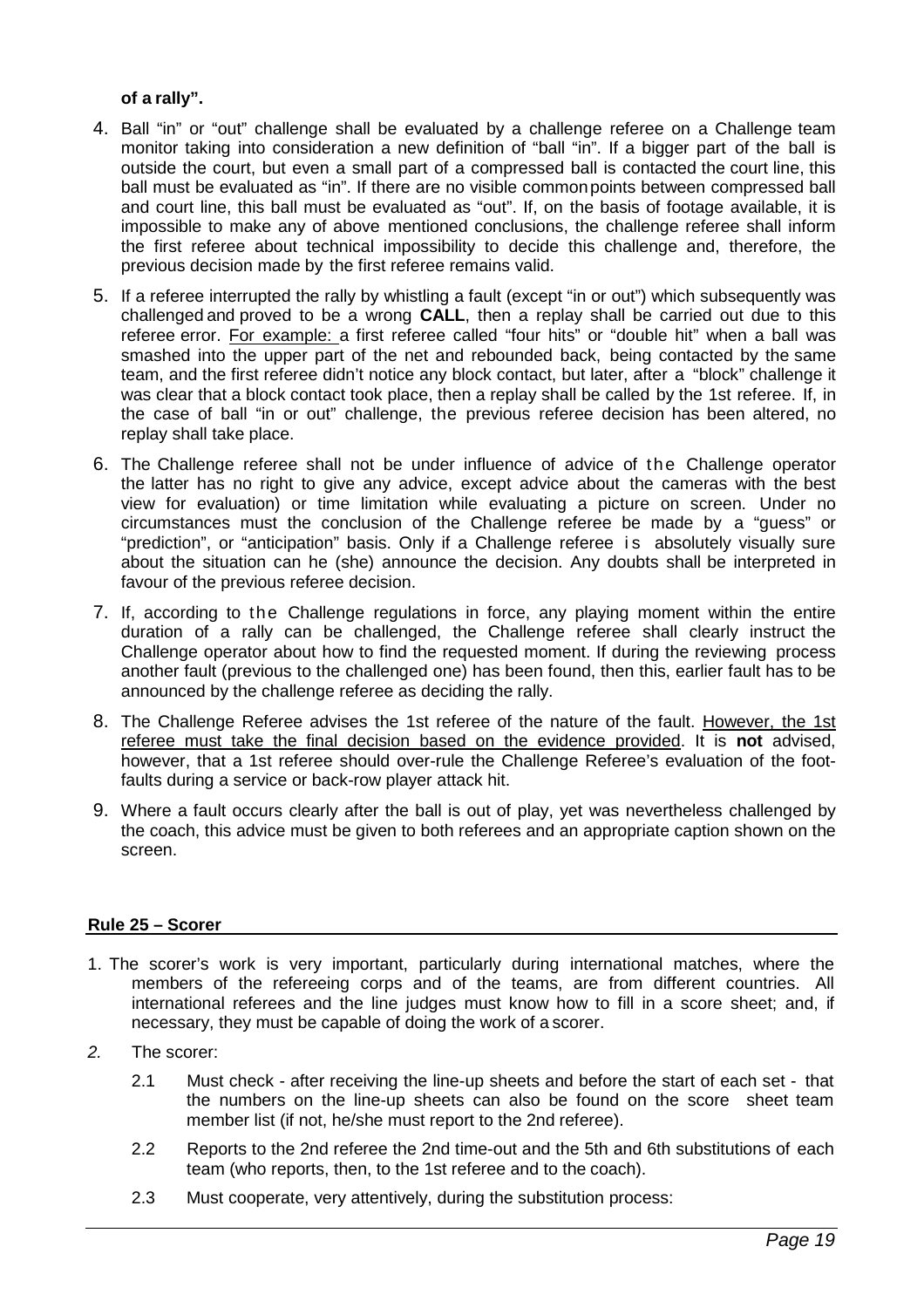- 2.3.1 Unless the scorer indicates the substitution is illegal, the 2nd referee authorizes the substitution of players with a crossing of the arms signal.
- 2.3.2 After the 2nd referee sees the scorer's hand signal of "OK", he/she goes to his/her position to begin the next rally and, after checking that his/ her area is clear and controlled, makes an identical signal to the 1st referee, who now has the right to whistle for the next service. At the moment, when the 2nd referee took his/her position after finishing the substitution the scorer must concentrate to check if the player making the service hit, follows the rotation order or not. If not, he/she must be ready to stop the play by pressing the buzzer, immediately after the service hit was executed. The 2nd referee must go to the scorer's table to check the scorer's decision and inform the teams and the 1st referee of the situation.
- 2.3.3 The scorer has to look at the substitute player in the substitution zone and to compare the number on his/her jersey and the number of the paddle in his/her hand to that on the score sheet line of "starting players" and "substitutes". If he discovers that the request is illegal, he/she immediately push the buzzer and raises one hand, moving it, and says: "the request of substitution is illegal". In this case, the 2nd referee must immediately go to the scorers' table and check, on the basis of the score sheet data, the illegality of the request. If confirmed, the request must be rejected by the 2nd referee. The 1st referee must sanction the team by whistling a "delay". The scorer must register on the score sheet, in the 'sanctions' section, the appropriate sanction. The 2nd referee must check the scorer's work following the sanction.
- 2.3.4 In the event that the team requests more than one substitution, the process of substitution must be done one at a time, so that the scorer has time to register each substitution consecutively.

The scorer must, however, use the same process for each substitution. The scorer looks at the paddle number and the substitute player's number on the jersey. If the substitution is legal, the scorer proceeds to register the substitution on the score sheet and then shows the registration is complete by raising both hands. **Remember, this applies to all substitutions.**

- 2.3.5 In the event that Tablet driven substitution is used, along with additional technological hardware, it is possible that paddles are not used. In this case, the scorer must monitor the score sheet computer screen to ensure that the data going into the record is what is actually occurring on the side line - this still means that all processes for the referees are the same, regardless of the technology in use. Verbal communication between scorer and referee is encouraged at this point, in case the substitution has to be made manually due to late data transmission. As the substitution may also coincide with a Libero replacement, extra care must be taken here. At the end of all substitutions, a two handed OK is still required before the match restarts. If a wireless communication is in use on the match, the scorer simply informs the referees via wireless system telling them: OK, and the 2<sup>nd</sup> referee's "OK" can also be verbal only. If the system does not work properly or due to a big noise it cannot be heard clearly, he/she is still obliged to show the two handed OK signal.
- 2.4 Should register sanctions on the score sheet only on the instruction of the 2nd Referee or in case of a protest indicated according to the rules, with the authorization of the 1st referee writes or permits the team captain to write the remark on the score sheet.
- 2.5 Must write a remark if a player is injured and removed from the match by regular or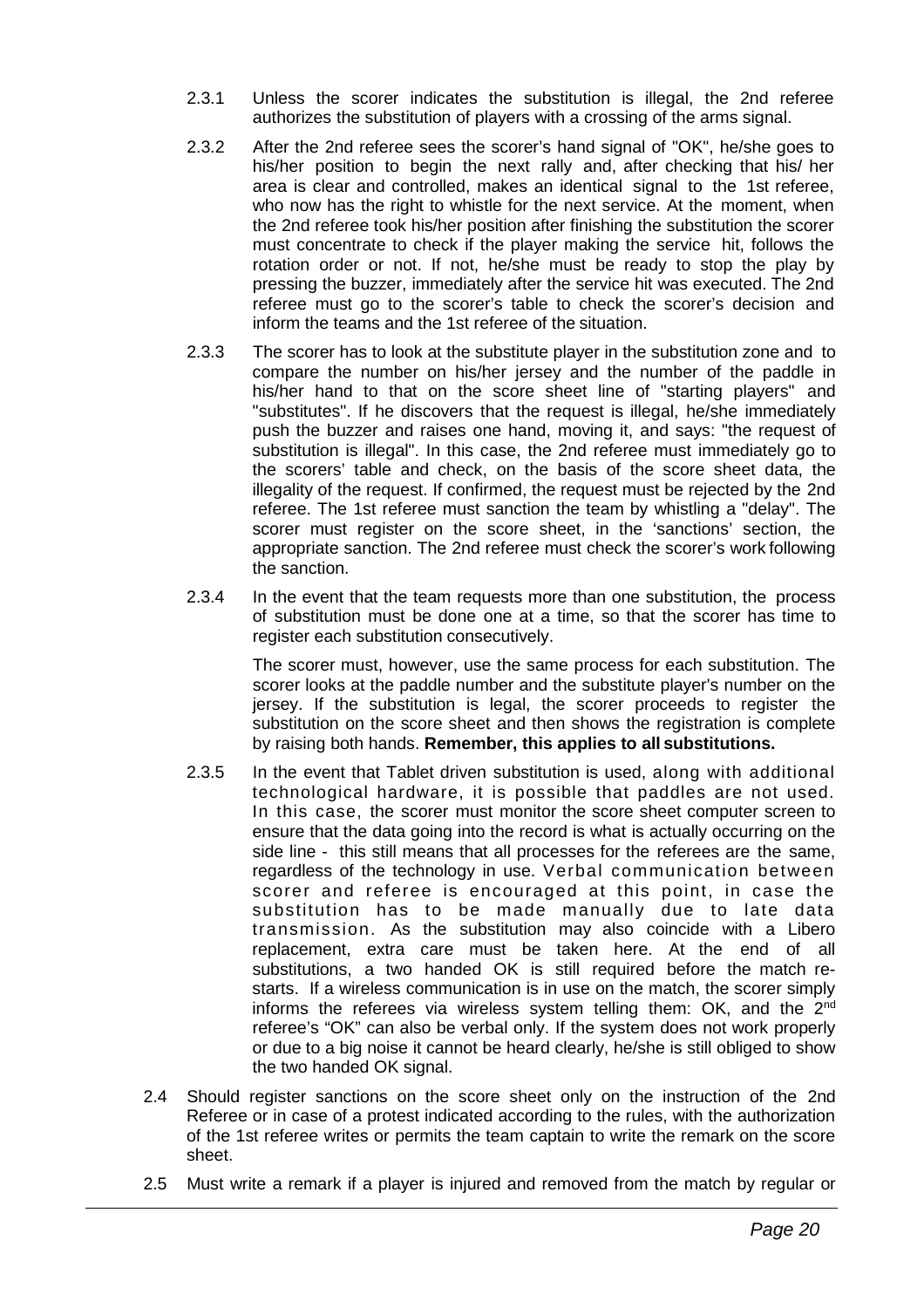exceptional substitution. The remark should indicate the number of the player injured, the set during which the injury occurred, and the score at the time of the injury.

#### **Rule 26 – The assistant scorer**

- 1. The assistant scorer sits close to the scorer. In case the scorer is unable to continue his/her task he/she acts as the substitute for the scorer.
- 2. His/her responsibilities are:
	- 2.1 To complete the Libero control sheet (R-6) and to check whether the Libero's replacements during the match are legal or not.
	- 2.2 To direct and control the timing of TTO, to press the buzzer when it starts to measure its duration and to signal its end, with the buzzer.
	- 2.3 To handle the manual scoreboard on the scorers' table.
	- 2.4 To check if the scoreboard shows the right results and if not, to correct it.
	- 2.5 During TO's and TTO's, to inform the 2nd referee about the position of the Liberos, by using the hand signal of "in" and "out", but only with one hand for each team.
	- 2.6 To forward to the Game Jury President, immediately after the end of each set, the information about the duration of each set and the starting time and end time of the match, in written form.
	- 2.7 Where necessary, to assist the scorer by pressing the buzzer to acknowledge and announce substitution requests.

#### **Rule 27 – Line judges**

- 1. The line judges' work is very important, especially during high level international matches. All international candidates and referees must also be familiar in practice with the line judges' work, in case they are designated as line judges during international matches.
- 2. The organizers must provide each line judge with uniform flags. The color of the flags must be in contrast with the color of the flooring. In FIVB, World and Official Competitions, the color of the flag should be red or yellow.
- 3. The line judges:
	- 3.1. Must be present on the playing area or at the alcohol test room, in uniform, 45 minutes before the match start time.
	- 3.2. Are required to signal
		- balls "in" or "out" close to the line of which are in charge,
		- service faults described in Rule 12.4.3.
	- 3.3. If the ball touches the antenna, crosses over it, or flies outside it, into the opponent's court, the line judge **facing to the direction of the ball**, must signal the fault,
	- 3.4. Faults should be signaled clearly, to ensure beyond any doubt that the 1st referee sees them.
	- 3.5. In a case of using a Challenge system with the cameras position along the lines it is **RECOMMENDED** for line-judges to occupy such a position which will not cover the cameras sight, i.e. about 0,2 - 0,3 m aside the line. In position 4, for example, the position is 20 cm beyond the end line, to permit the best view of the ball as it approaches. In this way the challenge camera is not obscured. (Note: not all Line judge positions are affected by camera positions).
- 4. The line judge should relax between rallies.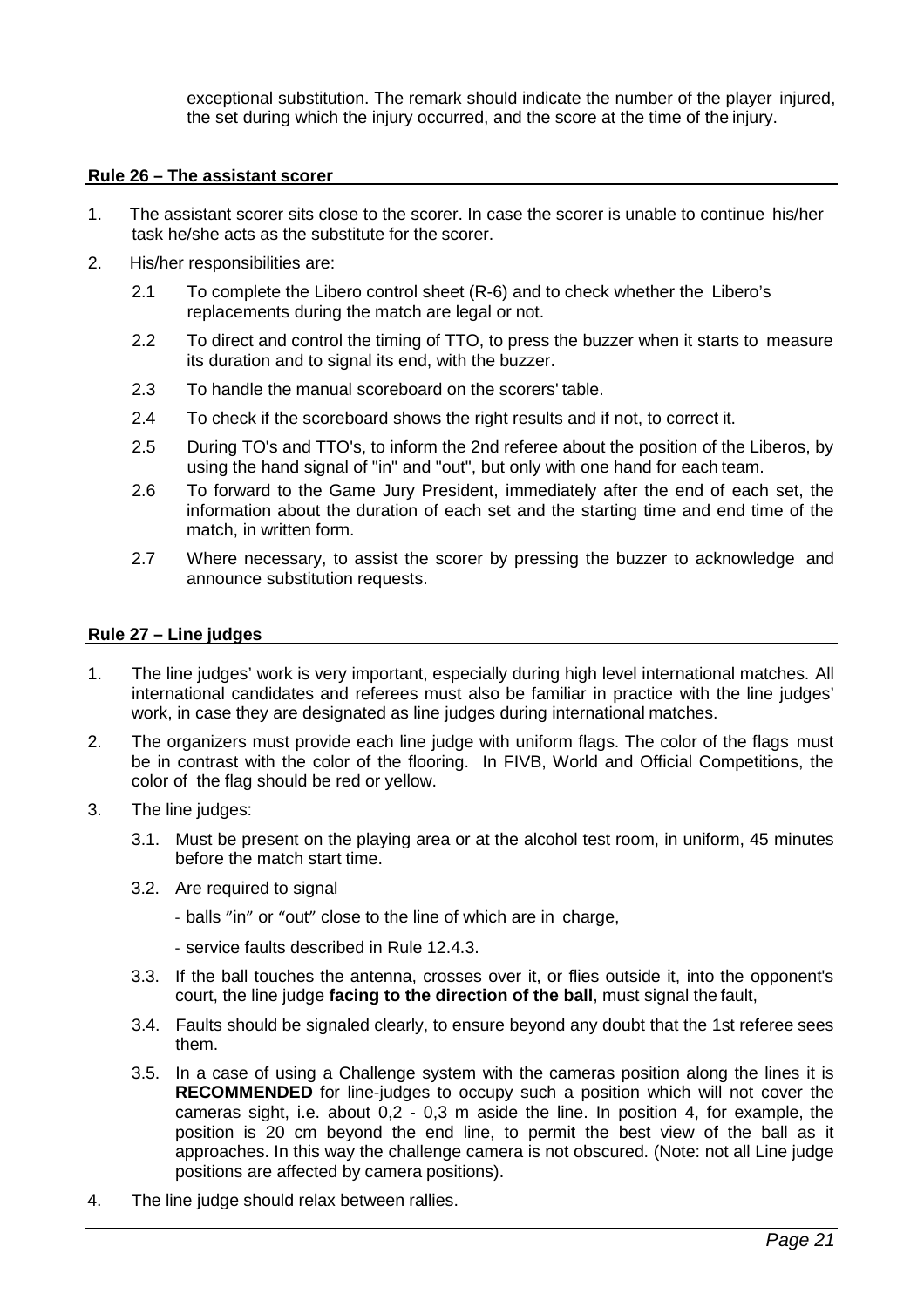5. The line judges should leave their position during TO & TTO and stay at the respective corners of the playing area, behind the advertising barriers. If this is not possible during set intervals, they should stand two-by-two in front of the penalty area.

## **Rule 28 – Official hand signals**

1. The referees must use only the official hand signals. The use of any other signals should be avoided, but in any case, they should be used only when it is absolutely necessary to be understood by the team members.

The following, however, gives more detail to the sequences which should and should not be employed during a match.

- 2. **Decision by the 1st Referee**. The 1st Referee will signal the end of the rally (or fault) by the whistle, indicate side to serve next, indicate the nature of the fault, then the player at fault (if necessary). The 2nd Referee will not take part in any of this signaling, but will, however, simply walk to the side of the team to receive next. Eye contact with the 1st Referee will still be required. Assistance during or at the end of the rally for "touches" (if the "touch" is not clear) or "four hits" is still expected. These actions can be done before the 2nd Referee moves, so that the 1st Referee is in full possession of the facts.
- 3. **Decision by the 2nd Referee** (e.g. net fault, illegal back row block, etc). The sequence by the 2nd Referee: whistle, indicate the nature of the fault, indicate (if necessary) the player at fault, pause, then follow the 1st Referee's signal for side to serve next.
- 4. **Time out Request**: this is normally done by the 2nd Referee (but is still within the remitof the 1st Referee if the 2nd Referee does not hear/ see the request by the coach). The 1st Referee does not need to repeat this.
- 5. **Replayed rally/ double fault**. While both Referees may whistle this incident and indicate by signal the replay (e.g. ball rolling on to court, player injured during a rally, etc.), it normally remains the 1st Referee's task to indicate the side to serve. The 2nd Referee will only copy the 1st Referee's signal for the team to serve next if he/ she actually whistled the stoppage in play.
- 6. **Both Referees whistle at the same moment to stop play but for different things**. Here each referee will indicate the nature of the fault – but this time because the 1st Referee must decide which course of action to follow after this, ONLY THE 1st REFEREE will indicate the "double fault" signal and indicate team to serve next.
- 7. **Player serves too early** (before the whistle). This is entirely the job of the 1st Referee to indicate replay and team to serve next.
- 8. **End of set**. This is done by the 1st Referee. The 2nd Referee may if the 1st Referee has not noticed the score, politely remind the 1st Referee with this signal, but this should remain exclusively the responsibility of the 1st Referee.
- 9.

When the 2nd referee does whistle for a fault he/she must be careful to show the hand signal on the side where the fault was committed For example: if a player from the team that is on his/her right has touched the net, and he/she whistles this fault, the hand signals should not be shown through the net from the other team's side, but the referee should move so that the hand signal is indicated on the side of the fault.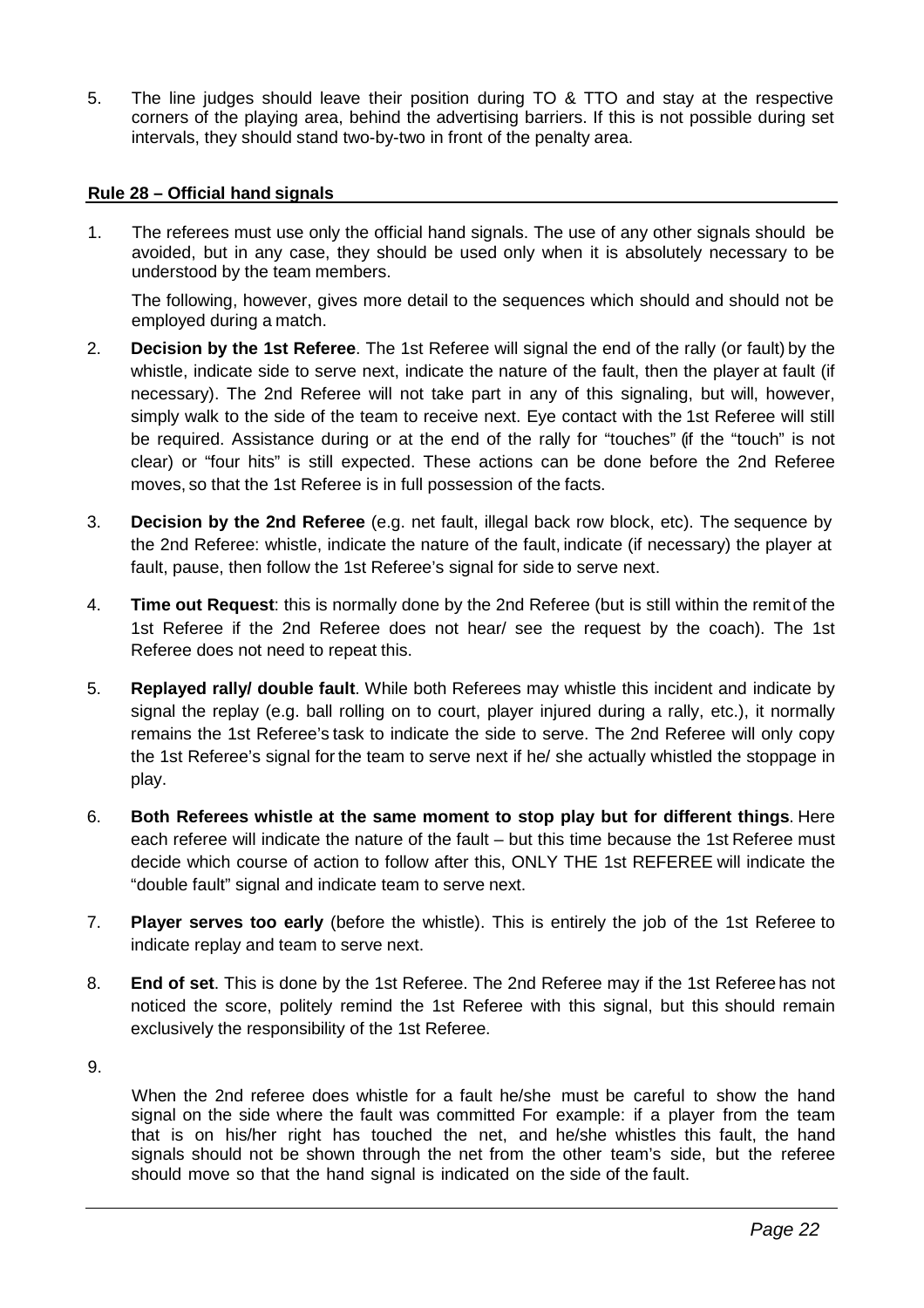- 10. Referees must whistle quickly, with certainty in signaling faults, having taken into consideration the two following points:
	- 10.1. The referee should not signal a fault, when urged to by the public or players.
	- 10.2 When fully aware of having made a misjudgment, the referee may or ought to rectify his/her error (or that of other members of the refereeing corps), on condition that this is done immediately.
- 11. The referees and line judges should pay attention to the correct application and use of the 'out' hand/flag signal:
	- 11.1.For all balls that land "directly out" after an attack or a block by the opposing team, the hand/flag signal of "ball out" must be used.
	- 11.2.If a ball from an attack hit crosses the net and touches the floor outside the playing court, but a blocker or other player of the defending team touches it, the officials must show only the hand/flag signal "ball touched".
	- 11.3 If a ball, after a team has played it with the 1st, 2nd or third hit, is out (e.g. touches the floor outside the playing court, touches an object outside the court, the ceiling or a person out of play, advertising panel, etc.) on its own side, the hand signal is "ball touched".
	- 11.4 If after an attack hit the ball is smashed into the top of the net and after that it lands "out" on the attacker's side without touching the opponent's block, the hand signal is "out", but immediately after it the attacking player must be indicated (so that everybody understands that the ball was not touched by the blockers). If, in the same case, the ball touches the block and afterwards flies out on the attacker's side, the hand signal is "ball out" and the 1st referee should indicate the blocker(s).
- 12. Where an attack hit is completed from an overhead finger pass by the Libero in his/her front zone, the 1st referee must use the hand signal no. 21 (attack hit fault) and point at the Libero.
- 13. The line judge's flag signals are also very important from the point of view of the participants and public. The 1st referee must check the line judge's flag signals if they are not properly done, he/she may correct them.

During high level international matches, where the speed of the attacks could be 100 - 120 km/hour, it is very important that the line judges concentrate on the movement of the ball, especially attack balls touching the block before going out.

- 14. If the ball doesn't pass the vertical plane of the net after the third hit of the team, then:
	- 14.1 If the same player who plays the last ball touches the ball again, the hand signal is "double hit".
	- 14.2 If another player touches the ball, the hand signal is "four hits".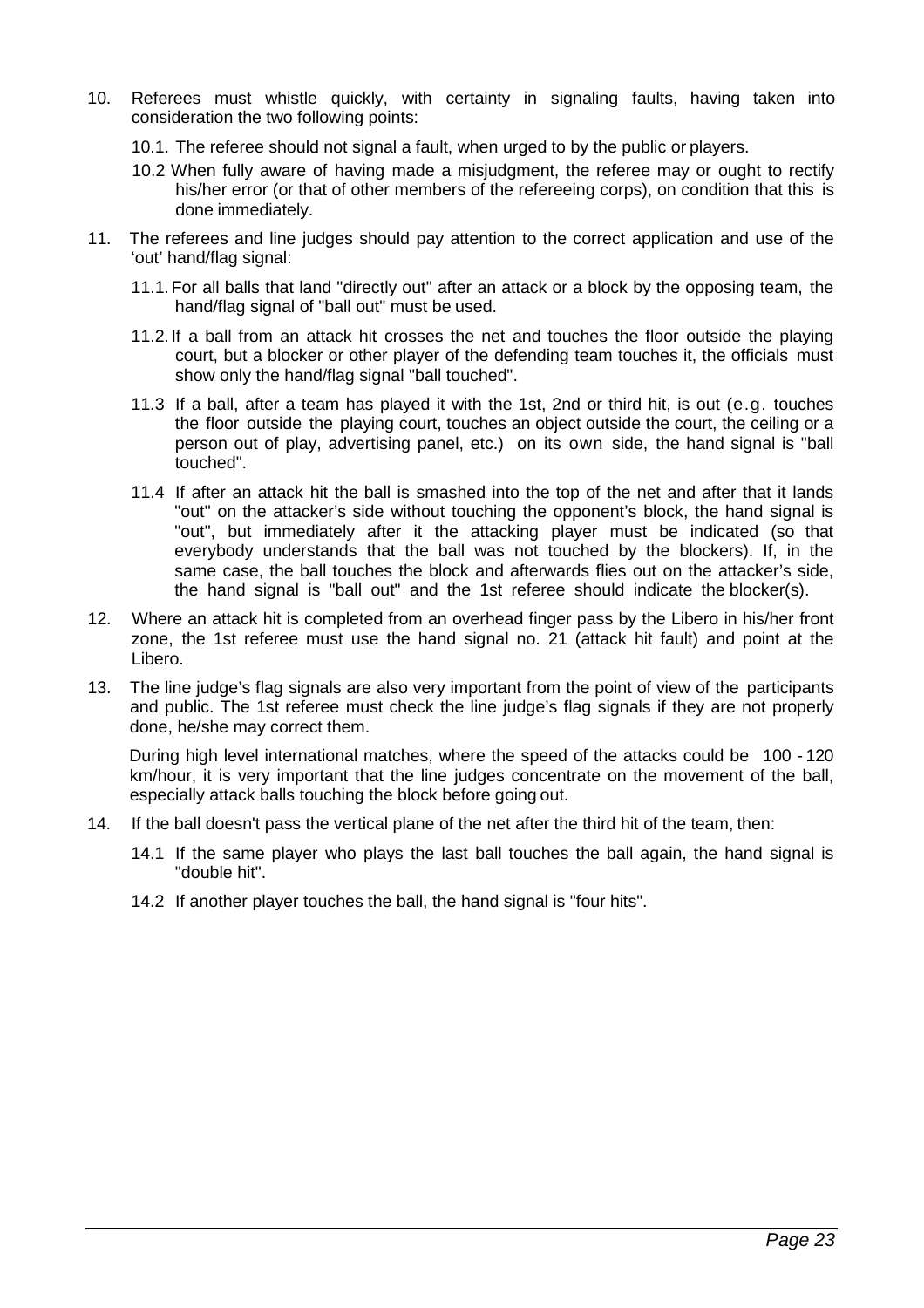#### **GAME MANAGEMENT**

## **REFEREES' PROCEDURES – BEFORE, DURING AND AFTER THE MATCH (see also the INTERNATIONAL PLAYING PROTOCOL)**

#### 1. **Before the match**

- 1.1 The officials must be present in their referee uniforms at least 45 minutes before the scheduled starting time of each match.
- 1.2 The 1st, 2nd, Challenge and reserve referees as well as the scorers and line judges should submit themselves to the alcohol test (if it will be applied), carried out by the medical doctor of the organizer.
- 1.3 If the 1st referee has not arrived in due time, the 2nd referee should begin the procedures of the match, after requesting authorization from the Control Committee.
- 1.4 If the 1st referee fails to arrive or has not successfully passed the alcohol test or heshe is not able to conduct the match for any medical reason, the 2nd referee should conduct the match as 1st referee and the reserve referee takes the place of the 2nd referee. In the case that there is no reserve referee the organizer together with the acting 1st referee have to decide who is to act as 2nd referee.

## **2. During the match:**

- 2.1 At the moment of the service hit, the 1st referee checks the position of the serving team and the 2nd referee checks the position of the receiving team. At the service, the 2nd referee must be on the receiving team's side. After the service he can move around the post. At the attack, his/her position should be on the side of the defending/ blocking team. So, during the match, he/she must continuously change position.
- 2.2 The 1st referee keeps in sight the volley of the ball and its contact with player(s) or equipment and objects. Consequently, he/she 1st checks the regularity of the ball touch. At the moment of the attack hit, he/she looks directly at the attacker and the ball and can just see out of the corners of his/her eyes the probable direction of the ball. If the ball is hit at the net, he/she must look in the direction of the vertical plane of thenet.
- 2.3 When the 2nd referee calls (whistles) a positional fault on the receiving team, immediately afterwards he/she must indicate the positional fault with the official hand signal and point out exactly the players at fault.
- 2.4 The 1st fault to occur must be penalized. The fact that the 1st and the 2nd referees have different areas of responsibility makes it very important that each referee whistles the fault immediately. On the whistle of one of the referees, the rally ends. After a whistle by the 1st referee, the 2nd referee has no further right to blow his/her whistle, because the rally ends with the 1st whistle of the referees. If the two referees blow their whistles one after the other – for different faults – they cause confusion for the players, public, etc.
- 2.5 It is usually the 2nd referee (the text of the Rules says "the referees") who authorizes the requested game interruptions but only if the ball is "out of play". If the 2nd referee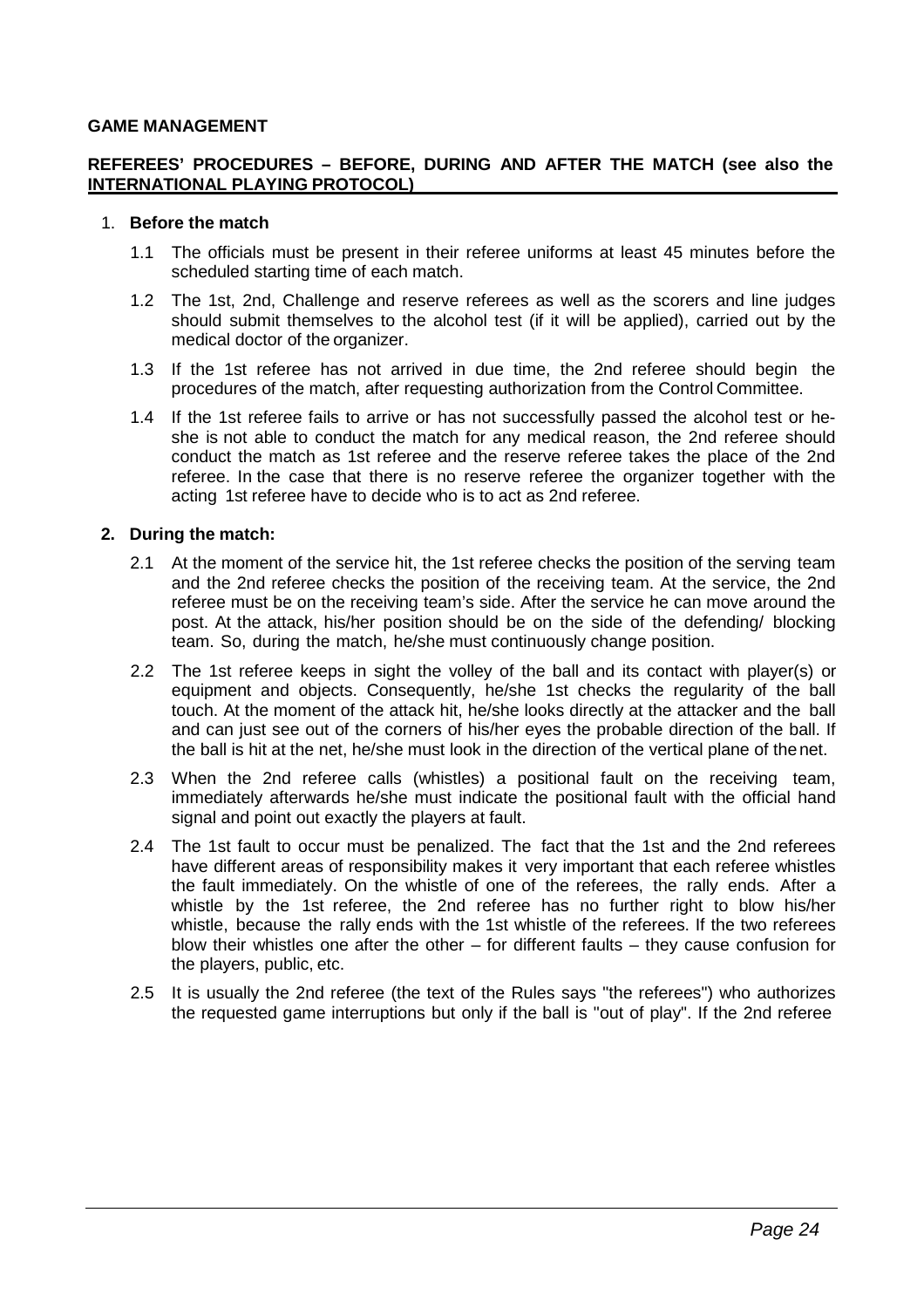has not noticed the request for interruption of the game, the 1st referee can also authorize it, helping the 2nd referee.

2.6 If during the match, the 2nd referee observes unsportsmanlike gestures or words between the opponents, on the first occasion when the ball is out of play, he/she can order the players to change his/her behavior asking them to calm down, if the situation remains the same, he/she must inform the 1st referee, who must immediately warn or sanction the player(s), depending on the gravity of the behavior.

## 2.7 *REPLAY*

During World, FIVB and official competitions, the host broadcaster can ask for a 'replay delay', if the necessary installations are made and agreed by the Organizing Committee and the FIVB Control Committee. The necessary installation is an electrical lamp, fixed on the post in front of the 1st referee, linked to the host broadcaster representative, who gives a signal by illuminating the lamp for a slight delay of time, for an instant replay of a previous action.

The process cannot be used more than 8 times per set and cannot delay the match between rallies by more than 7 seconds each time. However, there are some extremely spectacular plays which the TV may wish to replay several times, so that it is recommended that 1st referees are not too quick in restarting the match, in these cases. The referees have a duty to allow the sport presentation to celebrate the excellence of the play.

## 2.8 *INTERVALS*

## **For normal (3 minute) intervals between sets 1 to 4**:

- TEAMS: At the direction of the 1st referee the teams change courts each team as one unit; as the players pass the net poles they go directly to their team bench.
- SCORER: At the moment the referee blows the whistle ending the last rally of the set, the scorer must start the timer for timing of the set interval.

**2'30** – The 2nd referee blows the whistle or the scorer sounds the buzzer.

- TEAMS: At the direction of the 2nd referee, the six players registered on the line-up sheet go directly onto the playing court.
- REFEREES: The 2nd referee will check the players' standing positions, then authorizes the acting Libero to enter the court.

The ball retriever will then give the ball to the server.

**3'00** – The 1st referee whistles for service.

#### **Interval before the deciding set**:

- TEAMS: At the end of the set before the deciding set, at the direction of the 1st referee, the teams go directly to their team bench.
- CAPTAINS: Report to the scorer's table for the *toss*.
- REFEREES: Report to the scorer's table to conduct the *toss*.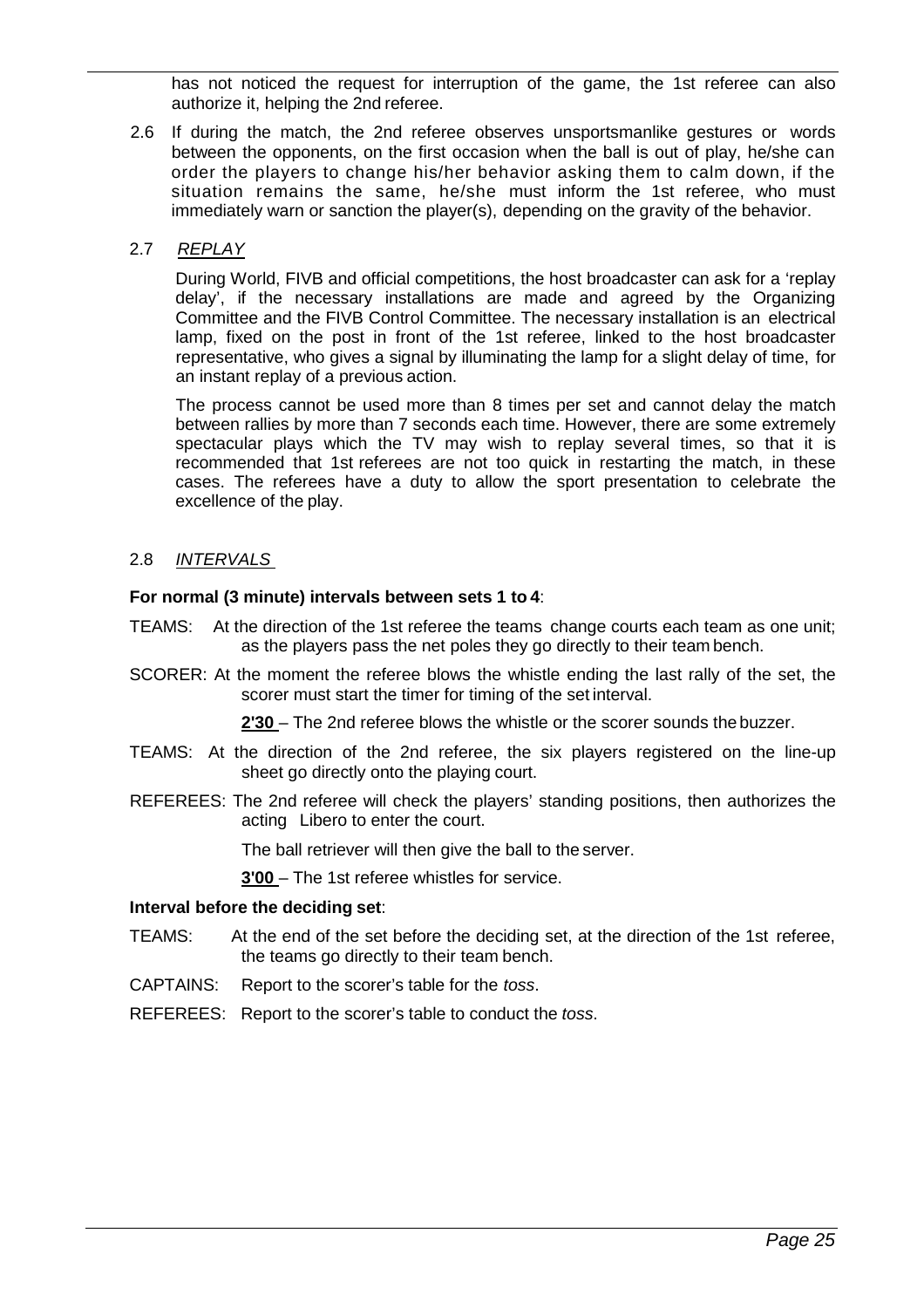**2'30** – The 2nd referee blows the whistle or the scorer sounds the buzzer.

- TEAMS: At the direction of the 2nd referee, the six players registered on the line-up sheet, go directly into the playing court.
- REFEREES: The 2nd referee will check the players' standing positions. then authorizes the acting Libero to enter the court and gives the ball to the server.

**3'00** - The 1st referee authorizes the 1st service of the set.

## **When the leading team reaches the 8<sup>th</sup> point:**

- TEAMS: At the end of the rally, at the 1st referee's signal the six players of each team as a unit change courts without delay, as the players pass the net poles they go straight to the playing court.
- REFEREES: The 2nd referee checks that the teams are in their correct rotation order and that the scorer is ready and then signals to the 1st referee, that everything is ready for the continuation of the game.

During Time-Outs, Technical Time-Outs and intervals, the 2nd referee calls the players to move close to the bench.

For the extended interval between the second and third sets, the teams and the referees must leave the control area and go to their dressing rooms. They must be back in the playing area three minutes before the third set starts.

## 3. **After the match**

As indicated in the FIVB protocol, the two referees stand in front of the referee's chair. The 1st referee blows his/her whistle, the two teams come along the side lines to the referees, shake the hands of the referees, then walking along the net, shake hands with the opponents and return to their benches. The 1st and 2nd referees go along the net to the scorers' table, check the score sheet, sign it and thank the scorers' and line judges for their work.

With this fact, the referees' work is not finished! They must check well the sportsmanlike behavior of the teams, even after the whistle for the end of the match! As long as the teams stay in the control area, all unsportsmanlike behavior after the match must be checked and reported to the Game Jury member and written in the score sheet under "Remarks" or in a separate report.

## **International Playing Protocols**

For the FIVB's new Volleyball Nations Competition, the playing protocol will be organized by a special **Sports Presentation** team.

For events where this is not envisaged, the following are the regular International Playing Protocols

Two alternatives are offered depending on if the teams' warm-up before the match takes place in a proper warm-up hall, with balls and nets (Alternative A) or not (AlternativeB).

- **A. For FIVB, World and Official competitions at which teams have at least 40 minutes to warm-up before the start of the match, in a warm-up hall with a net in the same building as the match.**
- **B. For FIVB World and Official competitions at which the organizer cannot ensure teams' separate warm-up halls before the match, in the same building as thematch.**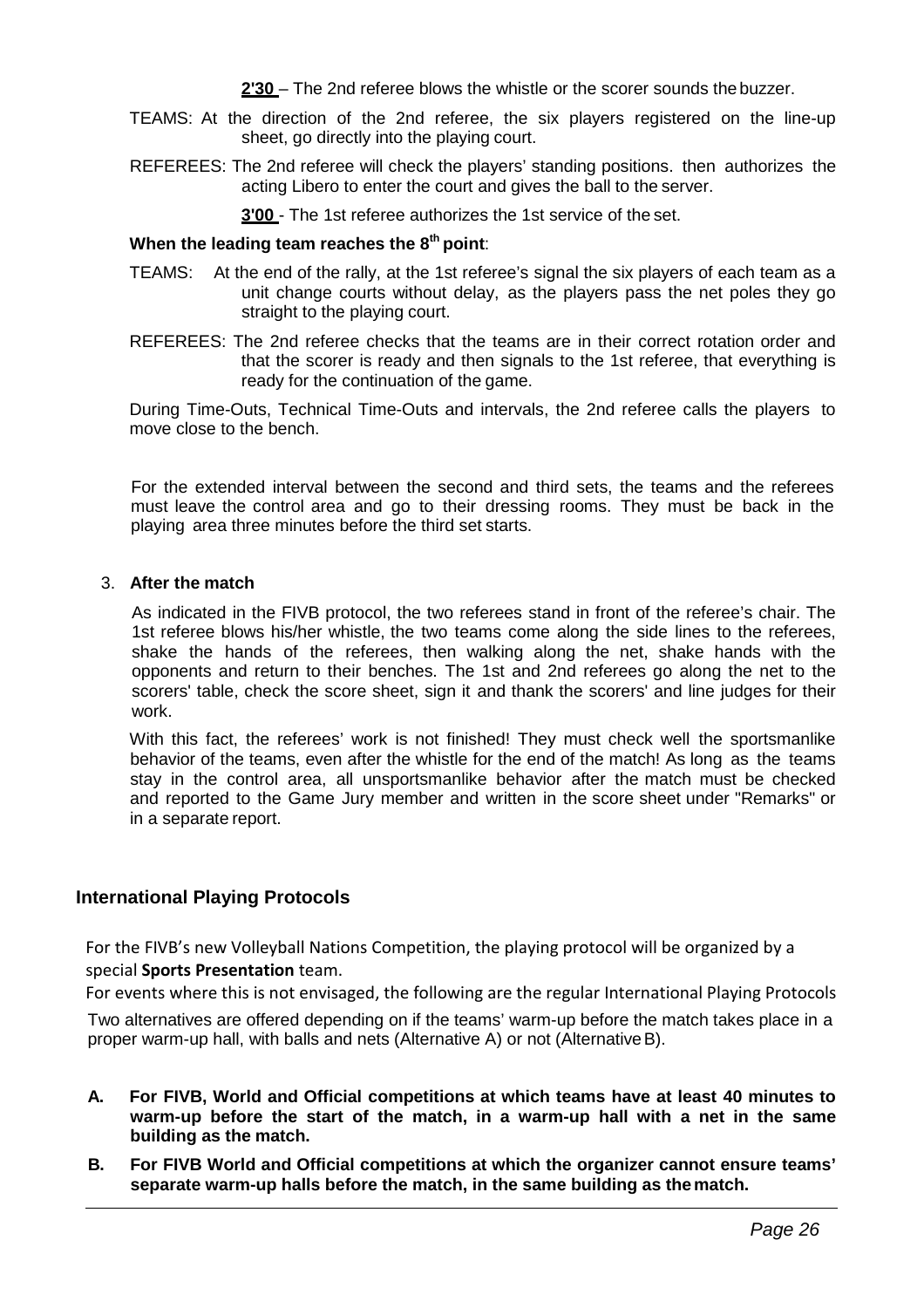| Time - Protocol                |                                |                                                                                                                                                                |                                                                                                                                                                                                                                                                                            | <b>Team's Action</b>                                                                                                                                                                                                                                                                             |  |  |
|--------------------------------|--------------------------------|----------------------------------------------------------------------------------------------------------------------------------------------------------------|--------------------------------------------------------------------------------------------------------------------------------------------------------------------------------------------------------------------------------------------------------------------------------------------|--------------------------------------------------------------------------------------------------------------------------------------------------------------------------------------------------------------------------------------------------------------------------------------------------|--|--|
| A                              | B                              | <b>Description</b>                                                                                                                                             | <b>Referee's Action</b>                                                                                                                                                                                                                                                                    |                                                                                                                                                                                                                                                                                                  |  |  |
|                                |                                | Time for entertain-<br>ment                                                                                                                                    | • Referees control the<br>substitution<br>paddles<br>and all the necessary<br>the<br>for<br>equipment<br>game (score<br>sheet,<br>buzzer, Libero jackets,<br>etc.), including the re-<br>serve equipment.                                                                                  | • Teams warm-up with<br>balls in the warm-up<br>$hall(s)$ .<br>· Teams cannot enter<br>the playing area before<br>the start of the official<br>protocol. If the court is<br>free, teams may enter<br>to warm up without a<br>ball, once permission<br>is given by the Jury<br>Member/ Supervisor |  |  |
| 22 min.<br>before the<br>start | 32 min.<br>before the<br>start |                                                                                                                                                                | . 1st and 2nd refer-<br>ees check the height<br>of the net.                                                                                                                                                                                                                                | · Both teams are re-<br>quested to sit on the<br>bench,<br>with<br>their<br>coaches.<br>• Teams wear the offi-<br>cial playing uniforms.                                                                                                                                                         |  |  |
| 21 min.<br>before the<br>start | 31 min.<br>before the<br>start | Toss to choose<br>service or court                                                                                                                             | $\bullet$ The<br>1st<br>Referee<br>carries out the coin<br>toss with<br>the<br>2nd<br>referee<br>and teams<br>captain in front of the<br>scorer's table,<br>and<br>that<br>the<br>ensure<br>scorer is informed of<br>the result of the toss.                                               | • After the toss, team<br>captains and coaches<br>sign the score sheet<br>(or the team list in the<br>case of the electronic<br>score sheet).<br>· Before the signs, the<br>coach must identify the<br>starting Libero, if there<br>are two Liberos on the<br>team roster.                       |  |  |
| 20 min.<br>before the<br>start | 30 min.<br>before the<br>start | • Court<br>assis-<br>tants march in to<br>align in front of<br>publicity<br>the<br>behind<br>panels<br>the end lines and<br>are presented by<br>the announcer. |                                                                                                                                                                                                                                                                                            |                                                                                                                                                                                                                                                                                                  |  |  |
| 19 min.<br>before the<br>start | 29 min.<br>before the<br>start | • Teams<br>enter<br>the court.<br>• Announcer an-<br>nounces the na-<br>me of the teams<br>and the match<br>number.<br>• Shake hands.                          | Position of referees:<br>both referees must<br>be located on the<br>side line on either<br>side of the post, on<br>the side of the court<br>nearest the scorer's<br>table. 1st referee $-$<br>on the side of team<br>A, 2nd referee $-$ on<br>the side of team B.<br>The 1st referee blows | • Teams<br>enter<br>the<br>court and Line up on<br>the end<br>lines. (Dia-<br>gram B.)<br>• After the first referee<br>blows the whistle the<br>players move forwards<br>(not serpentine) and<br>shake hands only with<br>their "opposite num-<br>ber" on the opponent                           |  |  |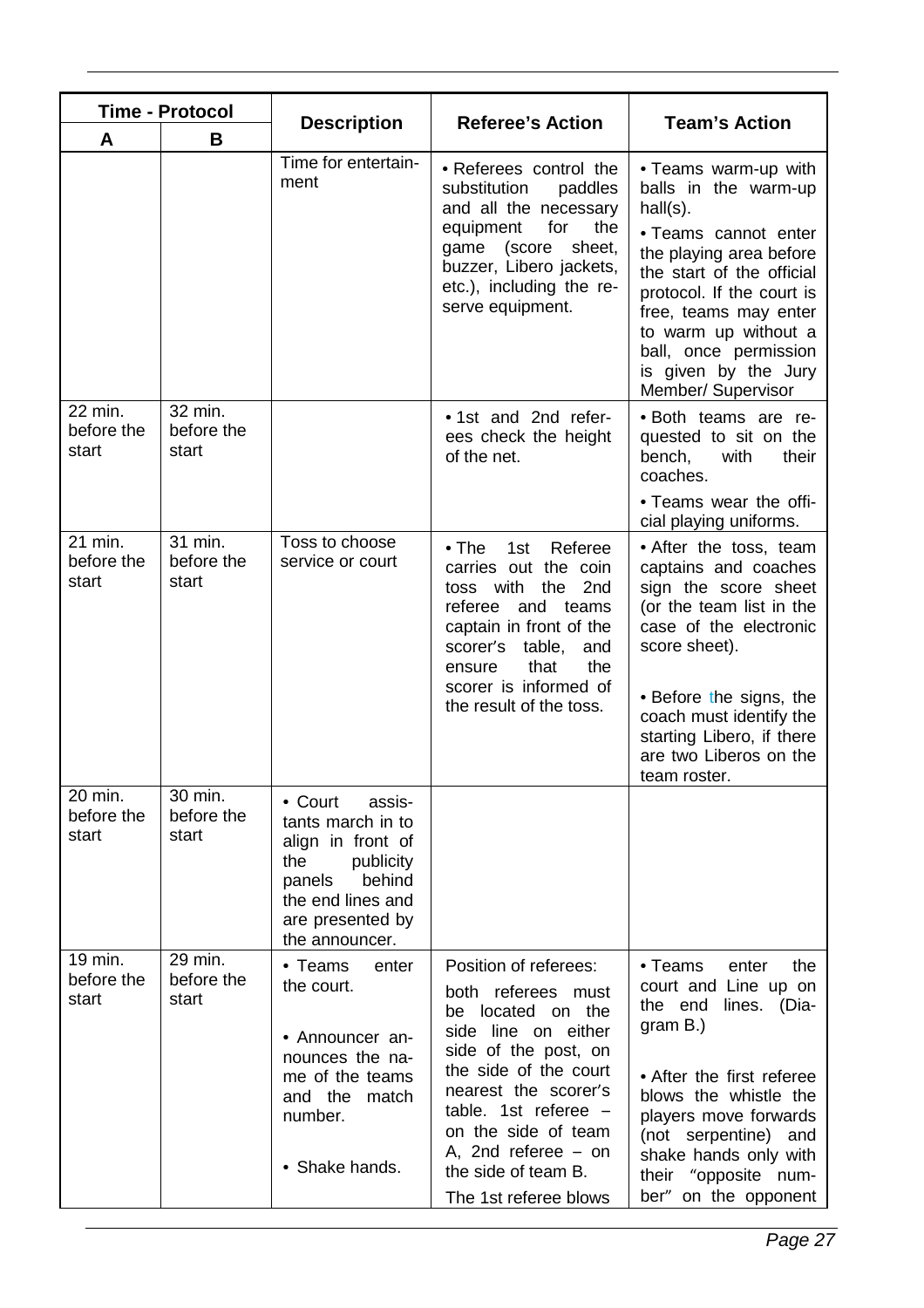|                                |                                |                                                                                                                                          | the whistle immedi-<br>ately after the an-<br>nouncement.                                                                                                                                                                                                                                                                                                                                                                                                                                                                                                                                                                                                                                                                                                            | team at the net.                                                                                                                                                                                                                     |  |
|--------------------------------|--------------------------------|------------------------------------------------------------------------------------------------------------------------------------------|----------------------------------------------------------------------------------------------------------------------------------------------------------------------------------------------------------------------------------------------------------------------------------------------------------------------------------------------------------------------------------------------------------------------------------------------------------------------------------------------------------------------------------------------------------------------------------------------------------------------------------------------------------------------------------------------------------------------------------------------------------------------|--------------------------------------------------------------------------------------------------------------------------------------------------------------------------------------------------------------------------------------|--|
|                                | 28 min.<br>before the<br>start | • Warm-up                                                                                                                                |                                                                                                                                                                                                                                                                                                                                                                                                                                                                                                                                                                                                                                                                                                                                                                      | • Teams warm-up on<br>court with balls but not<br>at the net.                                                                                                                                                                        |  |
| 18 min.<br>before<br>the start | 18 min.<br>before the<br>start | • Official warm-<br>up at the net.<br>• Line-up sheet<br>for the 1st set.                                                                | $\bullet$ The<br>1st<br>referee<br>whistles to announce<br>the start of the official<br>warm-up at the net of<br>both<br>(10)<br>teams<br>minutes).<br>$\bullet$ The<br>2nd<br>referee<br>must ensure that the<br>the<br>coach<br><b>or</b><br>assistant<br>coach of<br>each team submits<br>original<br>and<br>an<br>preferably two copies<br>at least of the line-up<br>sheet for the 1st set.<br>Then<br>immediately<br>gives the 1st copy<br>(two $-$ if there are<br>than<br>more<br>two<br>copies) of the line-up<br>sheet to the Game<br>Jury President and<br>the original to the<br>scorer.<br>$\bullet$ The<br>Game<br>Jury<br>President is the only<br>one entitled to trans-<br>mit the line-up sheets<br>to the host TV broad-<br>caster and to the VIS | • The teams start to<br>warm-up at the net<br>(10 minutes).<br>• in case of teams'<br>tablets are in use<br>the teams must<br>send the line-up<br>sheets<br>electronically via<br>tablet to the e-<br>scorer (latest 12<br>minutes). |  |
| 8 min.<br>before<br>the start  | 8 min.<br>before the<br>start  | • End of the<br>official warm-up.<br>• Quick moppers<br>enter the court to<br>wipe the floor, if it<br>is necessary.                     | runner.<br>$\bullet$ The<br>1st<br>referee<br>whistles to announce<br>the end of the official<br>both<br>warm-up<br>and<br>referees<br>ask<br>the<br>Game Jury President<br>for permission to start<br>the match.                                                                                                                                                                                                                                                                                                                                                                                                                                                                                                                                                    | • Players return to the<br>benches at the end of<br>the warm-up.                                                                                                                                                                     |  |
| 7 min.<br>before<br>the start  | 7 min.<br>before the<br>start  | • National<br>an-<br>thems are played<br>entirely.<br>• The flag holders<br>enter the court.<br>The one closest<br>the<br>scorers'<br>to | • Referees<br>line<br>judges stand on the<br>side line in front of<br>the scorers' table and<br>enter to the middle of<br>the court, then facing<br>to the scorers' table.                                                                                                                                                                                                                                                                                                                                                                                                                                                                                                                                                                                           | • Teams stand on the<br>sideline in front of<br>scorer's<br>table<br>the<br>and enter the middle<br>of the court, as team<br>captain then acting<br>Libero and the play-<br>the<br>and<br>2nd<br>ers                                 |  |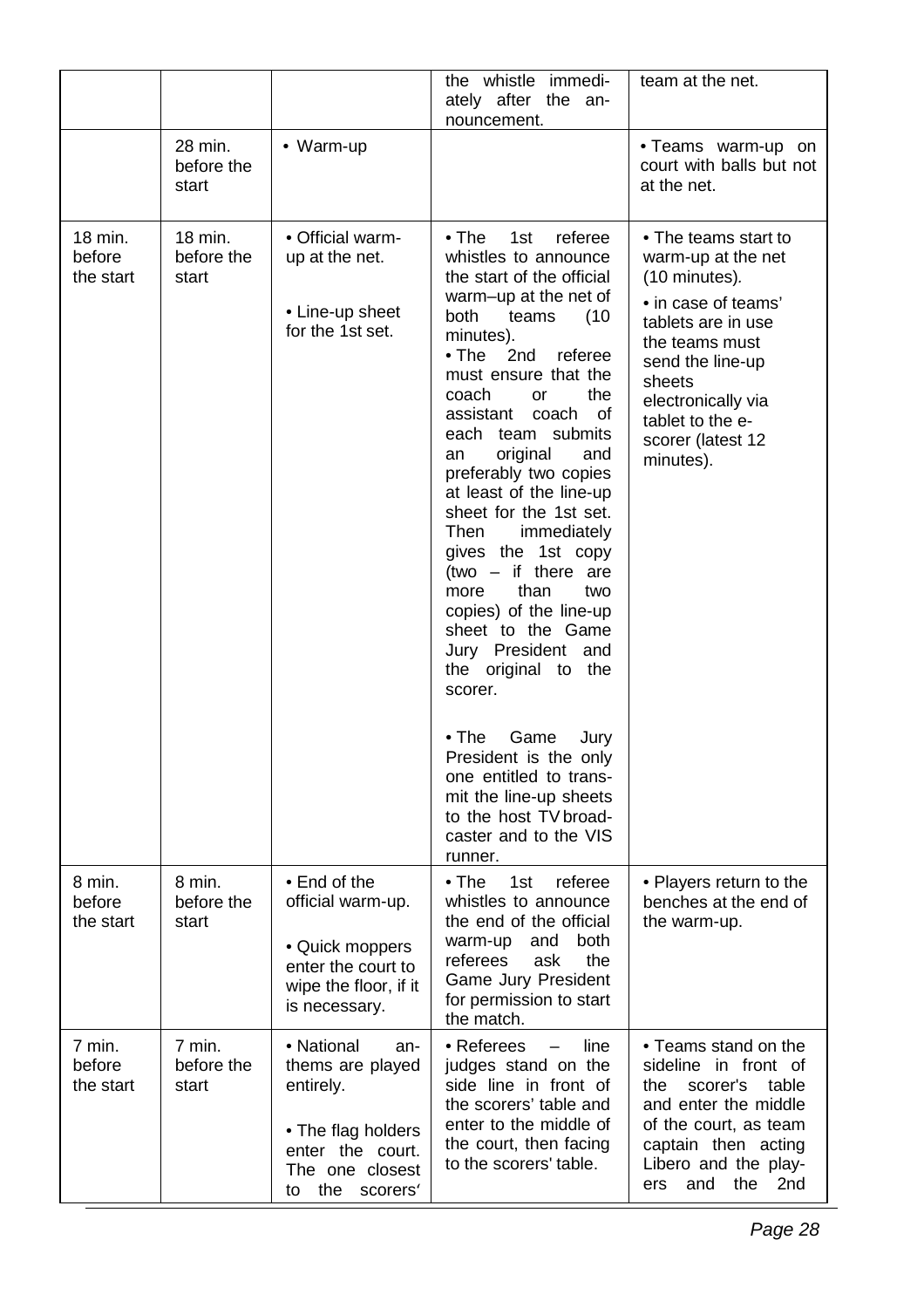|                                                                                                                |                                                                                                                   | table, will<br>stay<br>exactly at<br>the<br>corner of the at-<br>tack line with the<br>sideline.<br>• During<br>the re-<br>spective national<br>anthem, flag hol-<br>ders raise the flag<br>in a 45° angle.<br>• Immediately<br>at<br>the end<br>of the<br>anthems<br>flag<br>holders<br>march<br>out, carrying the<br>flags. | • During the playing<br>of each team's na-<br>tional<br>anthem,<br>the<br>referees should turn<br>their bodies at a 45<br>degree angle to face<br>the flag of the team<br>whose national an-<br>them is being played.<br>$\bullet$ The<br>1st<br>referee<br>the<br>whistle<br>blows<br>immediately<br>at the<br>end of the anthems.                                                                                                                                                                                                                                                                                                                               | Libero, facing to the<br>scorer's table.<br>After the<br>national<br>anthem:<br>the teams go to their<br>benches and prepare<br>for the presentation.                                   |
|----------------------------------------------------------------------------------------------------------------|-------------------------------------------------------------------------------------------------------------------|-------------------------------------------------------------------------------------------------------------------------------------------------------------------------------------------------------------------------------------------------------------------------------------------------------------------------------|-------------------------------------------------------------------------------------------------------------------------------------------------------------------------------------------------------------------------------------------------------------------------------------------------------------------------------------------------------------------------------------------------------------------------------------------------------------------------------------------------------------------------------------------------------------------------------------------------------------------------------------------------------------------|-----------------------------------------------------------------------------------------------------------------------------------------------------------------------------------------|
| 3 min.<br>before<br>the start                                                                                  | 3 min.<br>before the<br>start                                                                                     | • 1st fanfare<br>of<br>Presentation<br>the referees                                                                                                                                                                                                                                                                           | • Both referees, ac-<br>companied by<br>the<br>fanfare, enter to the<br>middle of the court,<br>close to the net, fac-<br>ing the scorers' table<br>and are introduced<br>by the announcer.<br>All four line judges<br>stand up behind the<br>referees (LJs 1 & 2<br>behind the 1st ref<br>and LJs 3 & 4 behind<br>2nd<br>ref)<br>the<br>and<br>march in along the<br>side line, 2 & 3 stop<br>on their position and<br>1 & 4 follow the end<br>line to their position.<br>• After being<br>intro-<br>duced, the referees<br>shake hands, the 1st<br>referee goes to the<br>referee's stand and<br>the 2nd referee goes<br>to the front of the<br>scorers' table. | · Team officials, 6<br>starting players and<br>the starting Libero sit<br>on the bench while<br>other<br>the<br>players<br>stay either close to<br>the bench or in the<br>warm-up area. |
| after<br>Just<br>the presen-<br>tation of the<br>starting<br>players, the<br>acting<br>Libero and<br>the coach | after<br>Just<br>the presen-<br>tation of the<br>starting<br>players, the<br>acting<br>Libero<br>and<br>the coach |                                                                                                                                                                                                                                                                                                                               | • The 2nd referee dis-<br>four<br>tributes<br>match<br>balls to the ball re-<br>trievers $1, 2$ and $4, 5$<br>and checks the play-<br>ers' standing position,<br>comparing them<br>to<br>those registered<br>on<br>their respective line-up<br>sheet.                                                                                                                                                                                                                                                                                                                                                                                                             |                                                                                                                                                                                         |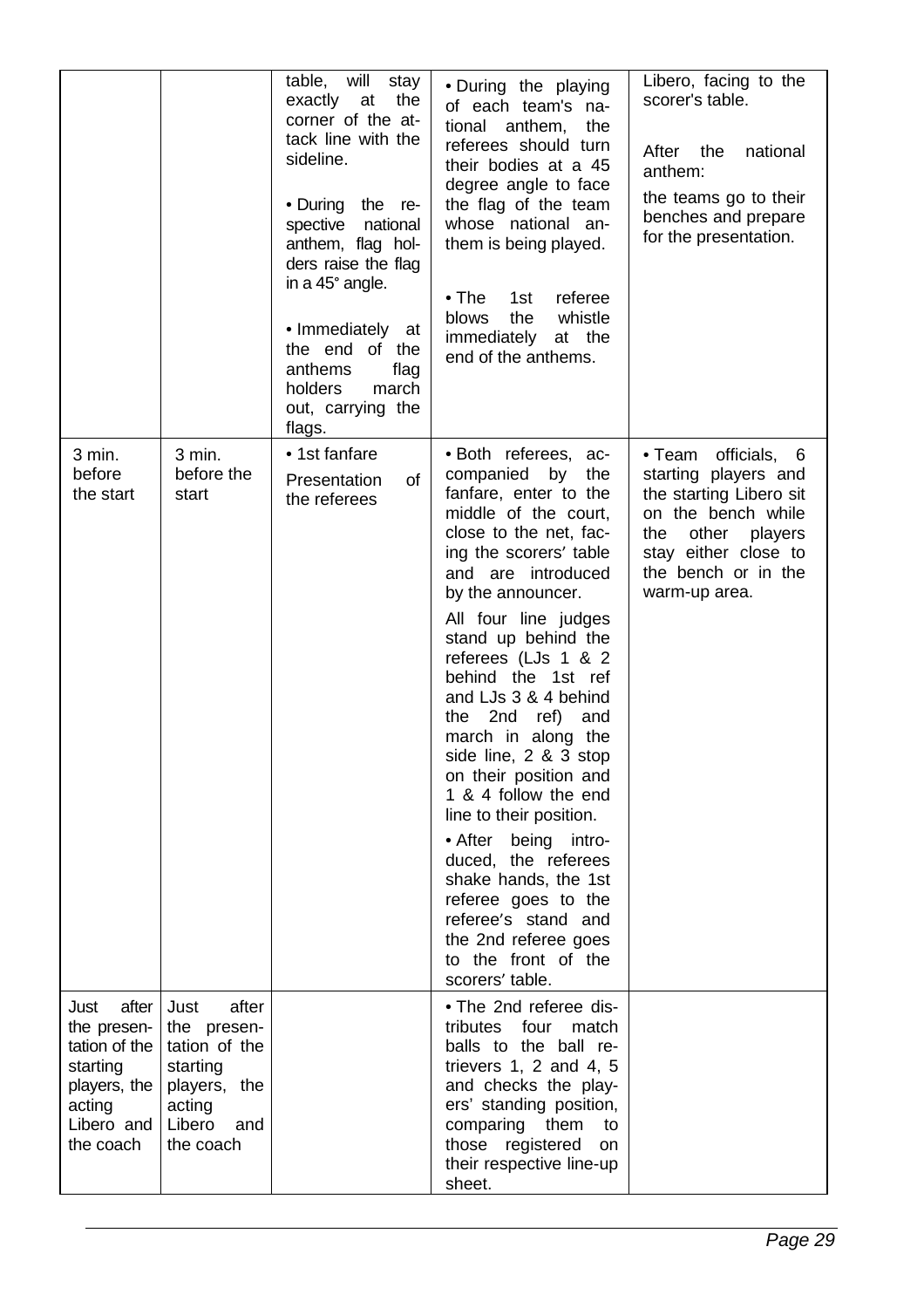|                        |                        |                                                                                                            | • Then, he/she autho-<br>rizes the starting Libe-<br>ro to enter the court<br>and become the acting<br>Libero.                                                                                    |  |
|------------------------|------------------------|------------------------------------------------------------------------------------------------------------|---------------------------------------------------------------------------------------------------------------------------------------------------------------------------------------------------|--|
|                        |                        |                                                                                                            | • He/she asks<br>the<br>scorer if he/she<br>has<br>also finished checking<br>and is ready to start<br>the match.                                                                                  |  |
|                        |                        |                                                                                                            | • Then he/she gives a<br>ball<br>match<br>to the<br>raises<br>and<br>server<br>his/her two<br>hands,<br>facing the 1st referee,<br>to signal that every-<br>thing is ready to start<br>the match. |  |
| 0.0 minute<br>to start | 0.0 minute<br>to start | • At the start of the<br>match, the<br>1st<br>referee blows the<br>whistle authorizing<br>the 1st service. |                                                                                                                                                                                                   |  |

NOTE: All matches will begin according to the schedule published. However, if the preceding match takes longer than scheduled, the official protocol will begin only after the court has been cleared and the administration of the previous match has been completed. The referees will communicate the starting time to both team coaches, after consulting the Game Jury President and the Referee Delegate.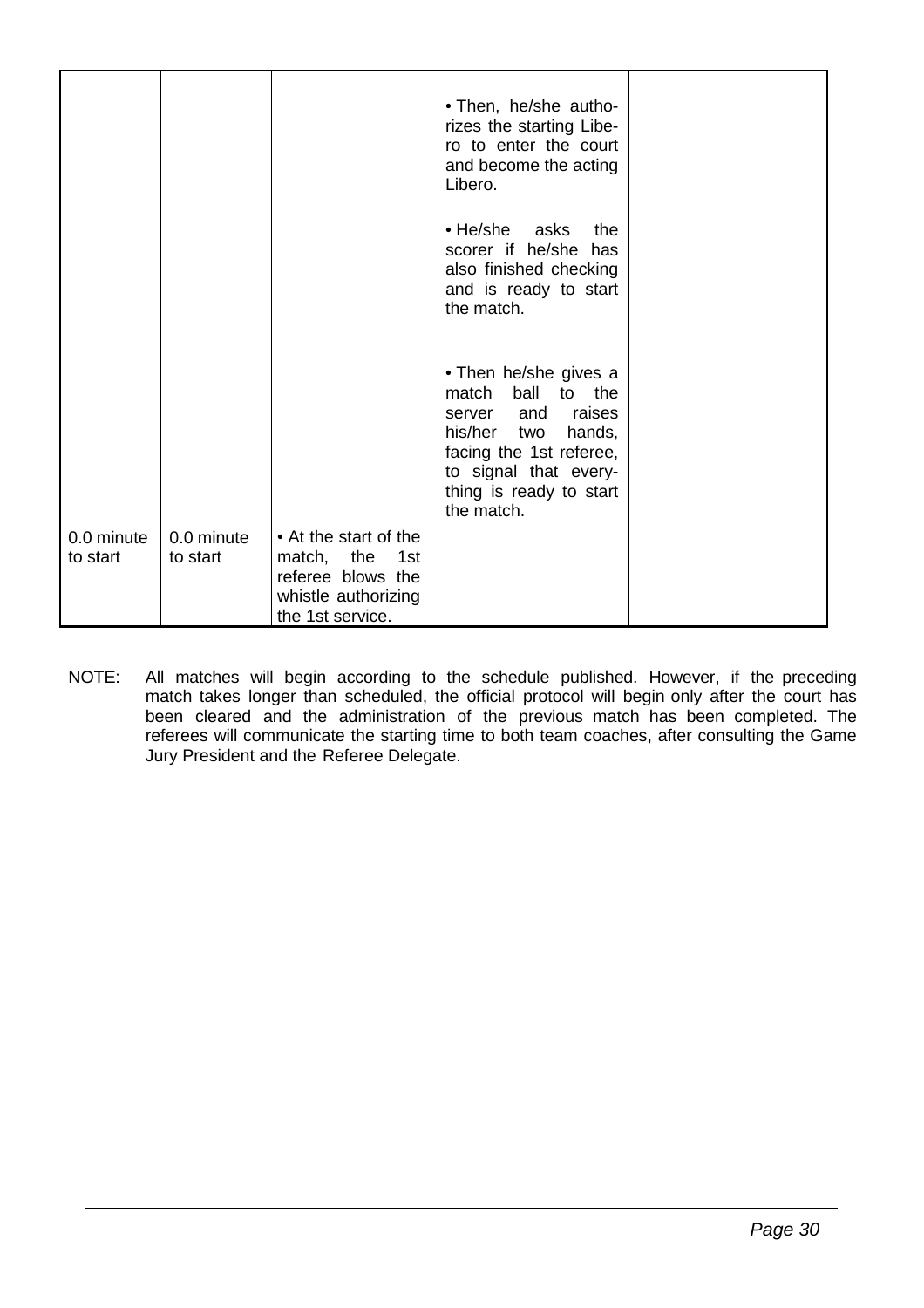## **Announcer's script for match Protocol**

| <b>Time</b><br>*IP A | <b>Time</b><br>$*IPB$ | <b>Description</b>                                                                                                                                                                                                                 |
|----------------------|-----------------------|------------------------------------------------------------------------------------------------------------------------------------------------------------------------------------------------------------------------------------|
| 20'                  | 30'                   | (Court Assistants marching in)<br>Ladies and Gentlemen, please welcome the court assistants for this match                                                                                                                         |
| 19'                  | 29'                   | (Teams marching in)<br>Immediately when the teams are lined-up:<br>Good Morning/Afternoon/Evening, Ladies and Gentlemen, welcome to the<br>(Name of the Competition)<br>Match No.                                                  |
| 18'                  | 18'                   | Now, we will have the official warm up at the net                                                                                                                                                                                  |
| 7'                   | 7'                    | (Teams marching in)<br>Immediately when the teams are lined-up:<br>Please rise for the national anthem of $(Team A)$ . And now the national<br>anthem of (Team B) <                                                                |
| 3'                   | 3'                    | (First FANFARE)<br>Presentation of the International Referees.<br>The 1st Referee is Mr./Ms.<br>from<br>from<br>The 2nd Referee is Mr./Ms.                                                                                         |
| 2.30'                | 2.30'                 | (Second FANFARE)4<br>Presentation of the starting players, Starting Libero and Coach. Present<br>1st team $A$ – the team on your left side – and then team B. In case that<br>team A is the host (local) team, present team B 1st. |

**\* IP (International Protocol – Alternative A or B)**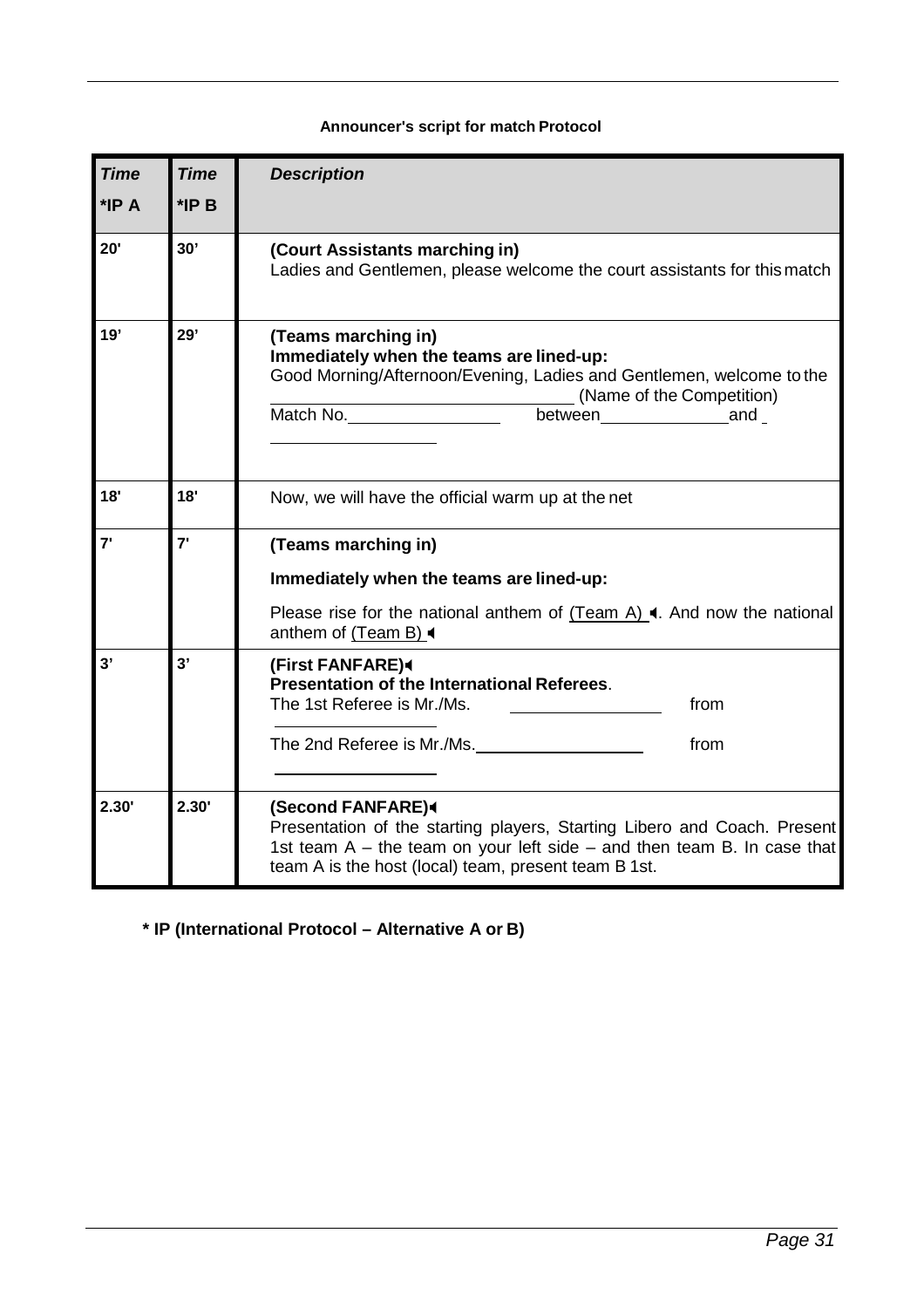# *Check information with Scorer*

| Team                                                                                                                                                                             |                                                                                                                                                                                                                                                                                                                                                                                                                                                                                                                                                                                                                                                                                                                                 | Team:<br><u> 1989 - Jan Stein Stein, fransk politik (f. 1989)</u>                                                                                                                                                                                                                                                                                                                                                                                                                                                                                                                                                                                                                                                                                                                                                                                                                                                                                                                                                                                                                 |
|----------------------------------------------------------------------------------------------------------------------------------------------------------------------------------|---------------------------------------------------------------------------------------------------------------------------------------------------------------------------------------------------------------------------------------------------------------------------------------------------------------------------------------------------------------------------------------------------------------------------------------------------------------------------------------------------------------------------------------------------------------------------------------------------------------------------------------------------------------------------------------------------------------------------------|-----------------------------------------------------------------------------------------------------------------------------------------------------------------------------------------------------------------------------------------------------------------------------------------------------------------------------------------------------------------------------------------------------------------------------------------------------------------------------------------------------------------------------------------------------------------------------------------------------------------------------------------------------------------------------------------------------------------------------------------------------------------------------------------------------------------------------------------------------------------------------------------------------------------------------------------------------------------------------------------------------------------------------------------------------------------------------------|
| No $\square$<br>No $\Box$<br>No $\Box$<br>No $\square$<br>No $\square$<br>No $\Box$<br>No <sub>1</sub><br>No $\Box$<br>No $\Box$<br>No $\square$<br>No $\square$<br>No $\square$ | <u> 1989 - Johann Barbara, martin amerikan basar dan berasal dalam basa dalam basar dalam basar dalam basa dalam</u><br><u> 1989 - Johann Stoff, deutscher Stoffen und der Stoffen und der Stoffen und der Stoffen und der Stoffen und der</u><br><u> 1989 - Jan Barnett, fransk politiker (d. 1989)</u><br><u> 1989 - Johann Barnett, fransk politiker (d. 1989)</u><br><u> 1989 - Johann Stein, mars an t-Amerikaansk kommunister (</u><br><u> Alexandria (m. 1888)</u><br><u> 1989 - Johann Stoff, deutscher Stoffen und der Stoffen und der Stoffen und der Stoffen und der Stoffen und der </u><br><u> 1989 - Johann Barbara, martin amerikan personal (</u><br><u> Alexandria de la contrada de la contrada de la con</u> | No <sub>1</sub><br><u> 1980 - Andrea Station Barbara, amerikan per</u><br>No $\square$<br><u> 1980 - Antonio Alemania, presidente de la conte</u><br>No <sub>1</sub><br><u> 1989 - Andrea Barbara, poeta esperanto-poeta esperanto-poeta esperanto-poeta esperanto-poeta esperanto-poeta</u><br>No <sub>1</sub><br><u> 1989 - Andrea Brand, Amerikaansk politik (</u><br>No <sub>1</sub><br><u> Albanya (Albanya Albanya) albanyi da albanyi da albanyi da albanyi da albanyi da albanyi da albanyi da albany</u><br>No <sub>1</sub><br><u> 1989 - Johann Barbara, martin amerikan basar dan berasal dan berasal dalam basar dalam basar dalam basar dala</u><br>No $\square$<br><u> 1989 - Johann Stoff, fransk politik (d. 1989)</u><br>No <sub>1</sub><br><u> 1989 - Johann Stein, fransk kampens og det forskellige og det forskellige og det forskellige og det forskellig</u><br>No $\square$<br><u> 1989 - Johann Harry Barn, mars ar breist ar ymgyriad y breisinn a gynnas ym y gynnas y gynnas y gynnas y gyn</u><br>No <sub>1</sub><br>No $\square$<br>No <sub>1</sub> |
|                                                                                                                                                                                  | Starting Libero No_______Name_________                                                                                                                                                                                                                                                                                                                                                                                                                                                                                                                                                                                                                                                                                          | Starting Libero No<br>Name <u>Name</u>                                                                                                                                                                                                                                                                                                                                                                                                                                                                                                                                                                                                                                                                                                                                                                                                                                                                                                                                                                                                                                            |
|                                                                                                                                                                                  | 2nd Libero No Name                                                                                                                                                                                                                                                                                                                                                                                                                                                                                                                                                                                                                                                                                                              | 2nd Libero No <sub>______</sub> Name________                                                                                                                                                                                                                                                                                                                                                                                                                                                                                                                                                                                                                                                                                                                                                                                                                                                                                                                                                                                                                                      |
|                                                                                                                                                                                  |                                                                                                                                                                                                                                                                                                                                                                                                                                                                                                                                                                                                                                                                                                                                 |                                                                                                                                                                                                                                                                                                                                                                                                                                                                                                                                                                                                                                                                                                                                                                                                                                                                                                                                                                                                                                                                                   |
|                                                                                                                                                                                  |                                                                                                                                                                                                                                                                                                                                                                                                                                                                                                                                                                                                                                                                                                                                 |                                                                                                                                                                                                                                                                                                                                                                                                                                                                                                                                                                                                                                                                                                                                                                                                                                                                                                                                                                                                                                                                                   |
| TTO                                                                                                                                                                              |                                                                                                                                                                                                                                                                                                                                                                                                                                                                                                                                                                                                                                                                                                                                 | The 1st/2nd Technical Time-Out End of the 1st/2nd Technical Time-Out                                                                                                                                                                                                                                                                                                                                                                                                                                                                                                                                                                                                                                                                                                                                                                                                                                                                                                                                                                                                              |
| TO                                                                                                                                                                               | Time-Out by _____________________(Team)                                                                                                                                                                                                                                                                                                                                                                                                                                                                                                                                                                                                                                                                                         |                                                                                                                                                                                                                                                                                                                                                                                                                                                                                                                                                                                                                                                                                                                                                                                                                                                                                                                                                                                                                                                                                   |

|  |  | (Team), Number |  | out. | Number |
|--|--|----------------|--|------|--------|
|  |  |                |  |      |        |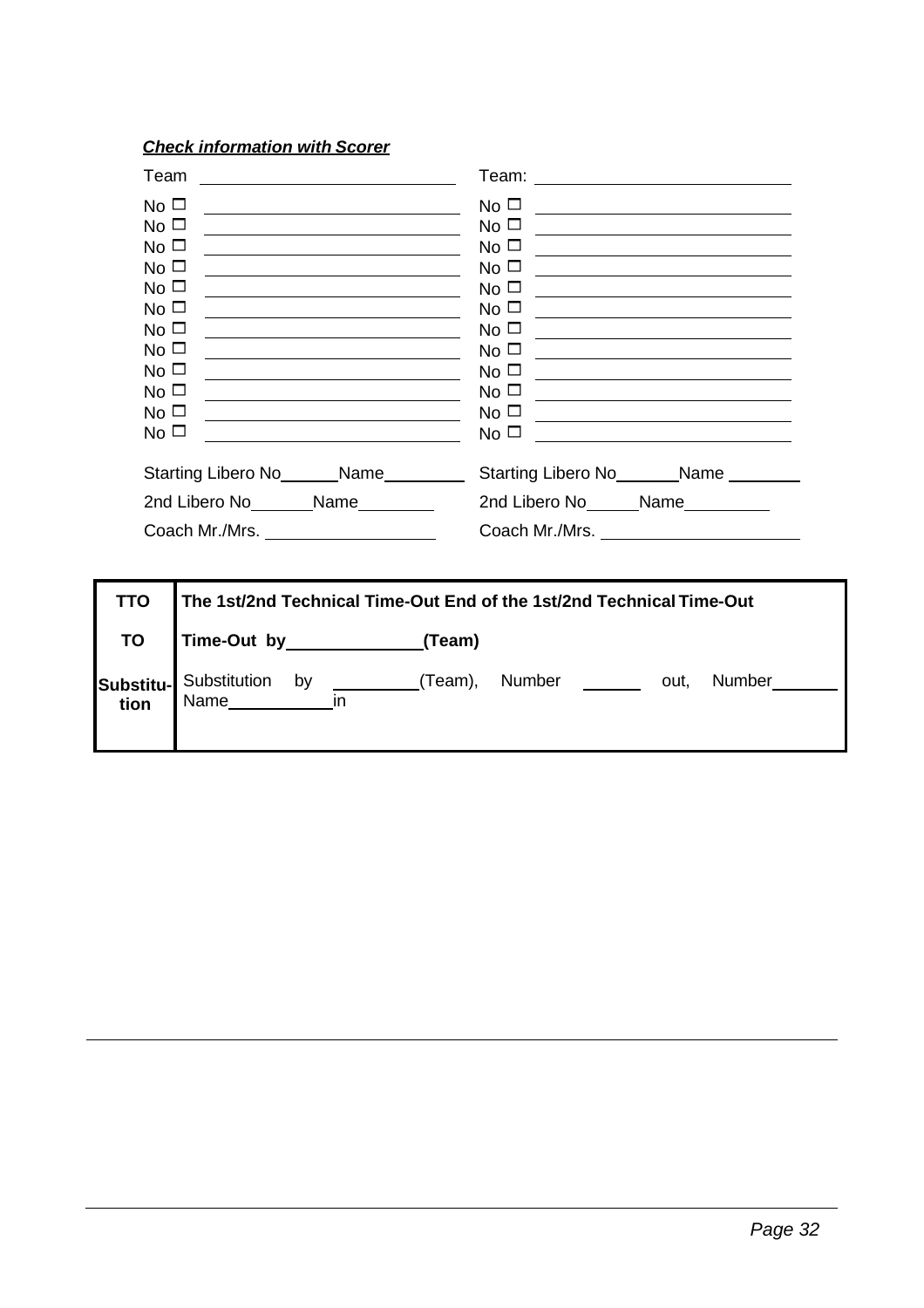## **WORKING PROGRAMME**

Arrival before tournament

The referees must reach the host city of the competition as indicated in their assignment. They must take their official uniforms with them.

Clinics

Theoretical and practical Refereeing Clinics will take place before the start of the competition with the attendance of referees, scorers, line judges, moppers, ball retrievers and court announcers.

Comments on refereeing

A daily meeting with the Refereeing Sub-Committee members will take place. There, the refereeing of the previous games will be analyzed (if possible with videos taken during the games) and both errors and successful performances stressed (without information how many points are scored by the referee in evaluation form), to unify the technical quality of refereeing at top level. Where possible, referees should self-evaluate where they did well and where they could improve.

#### $\vert$  Information on assignments

Assignments to the matches will be notified to the 1st, 2nd, challenge and reserve referees normally:

- 1) 12 hours in advance or
- 2) the night before the match
- Alcohol test

Once informed officially of the game assigned to them, the 1st, 2nd, challenge and reserve referees, scorers and line judges should be submitted to the current alcohol test carried out in a random system, by the appointed doctor and in the presence of the Refereeing Sub- Committee member.

Behavior

The FIVB has confidence in each referee assigned for the different competitions.

The referees responsible for the management of the matches during the competition must show exemplary conduct throughout the competition, from their arrival until their departure from the city/ies in which the competition is hosted.

They are to respect strictly the timetable of all the activities, which had been fixed by the Refereeing Sub-Committee, and maintain the image of the referees inside and outside the sports halls.

The Refereeing Sub-Committee is duly empowered to suspend from function and even disqualify, depending upon the fault, any member of the refereeing corps whose conduct is not of the standard expected from them.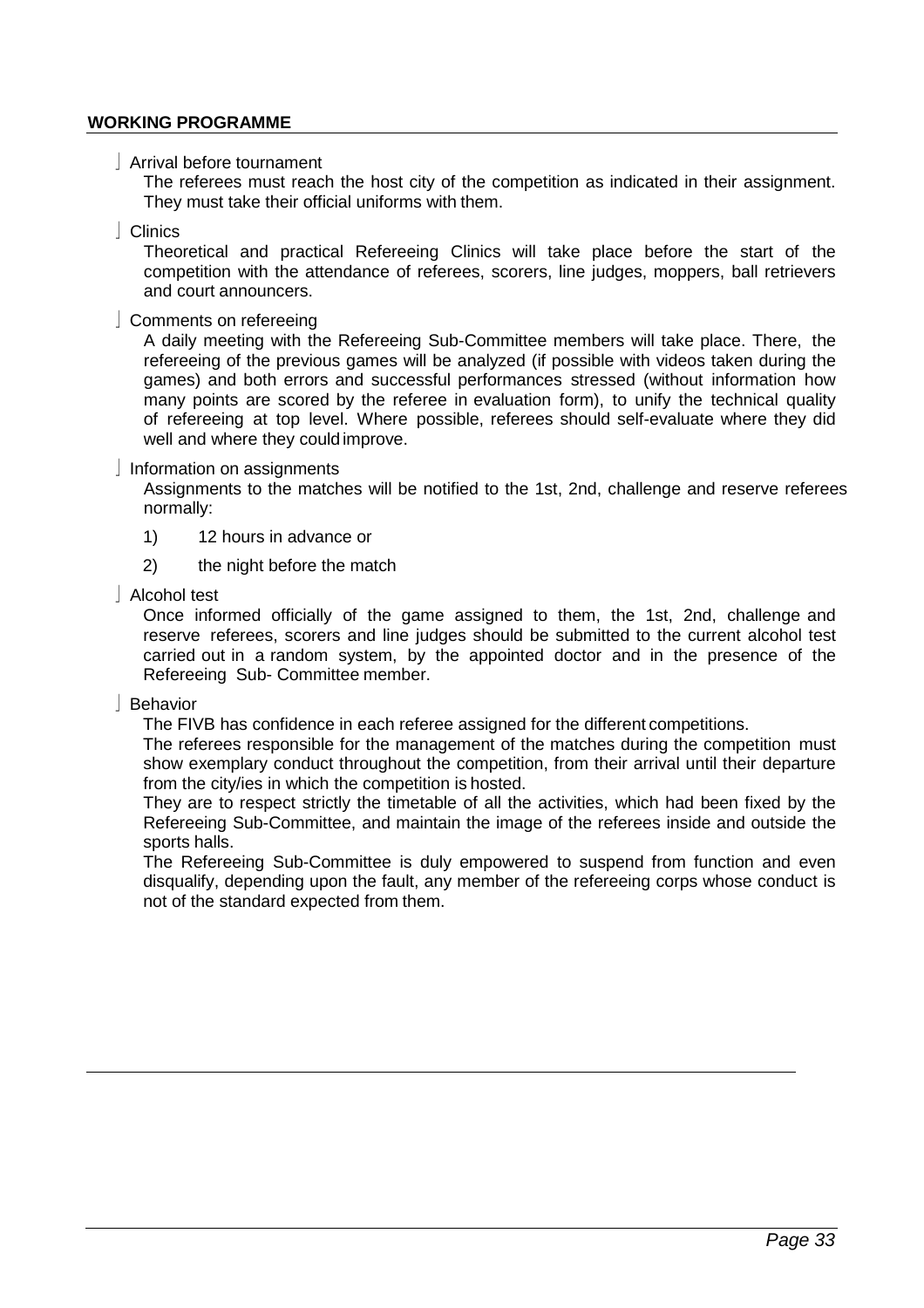